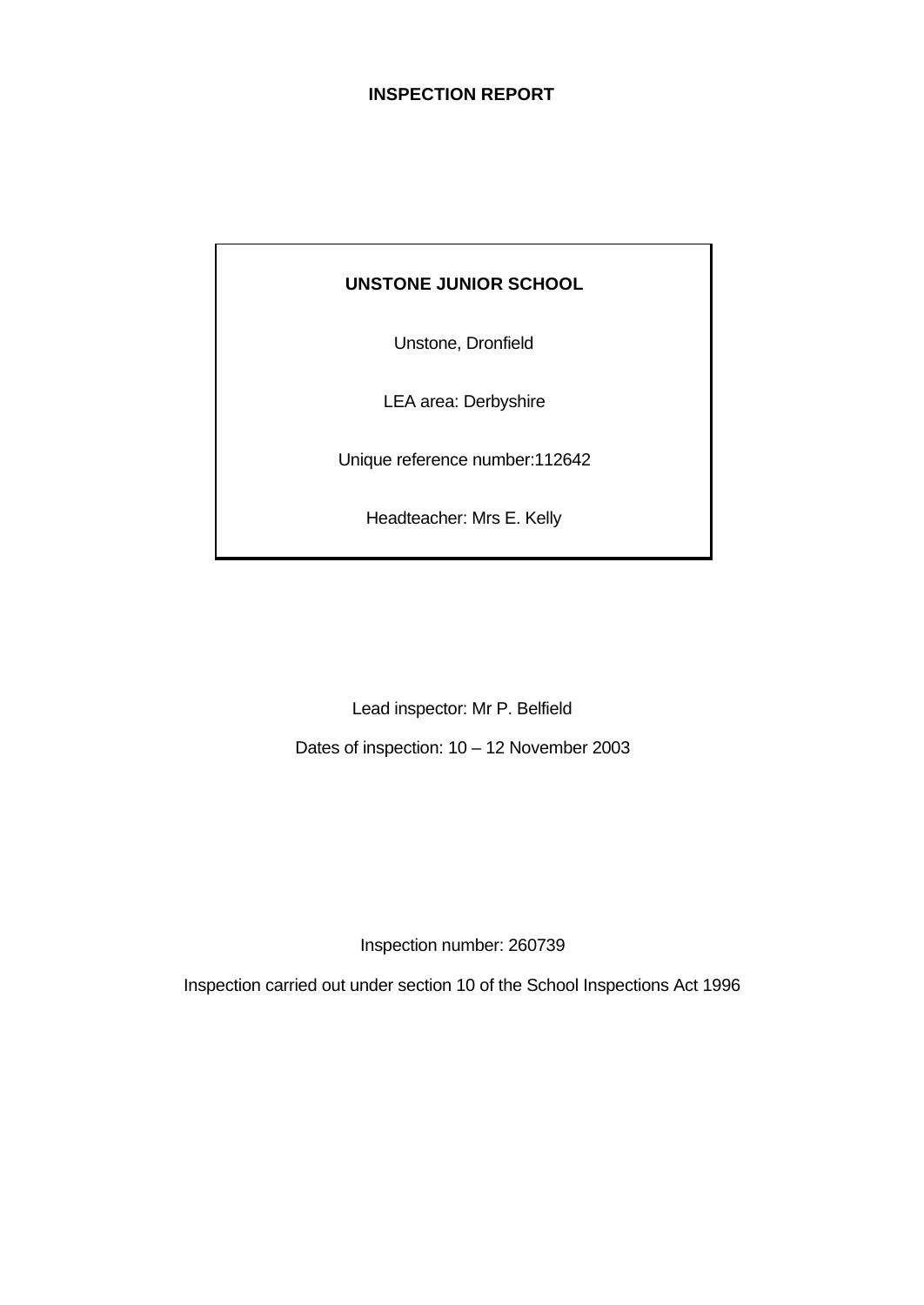### © Crown copyright 2003

This report may be reproduced in whole or in part for non-commercial educational purposes, provided that all extracts quoted are reproduced verbatim without adaptation and on condition that the source and date thereof are stated.

Further copies of this report are obtainable from the school. Under the School Inspections Act 1996, the school must provide a copy of this report and/or its summary free of charge to certain categories of people. A charge not exceeding the full cost of reproduction may be made for any other copies supplied.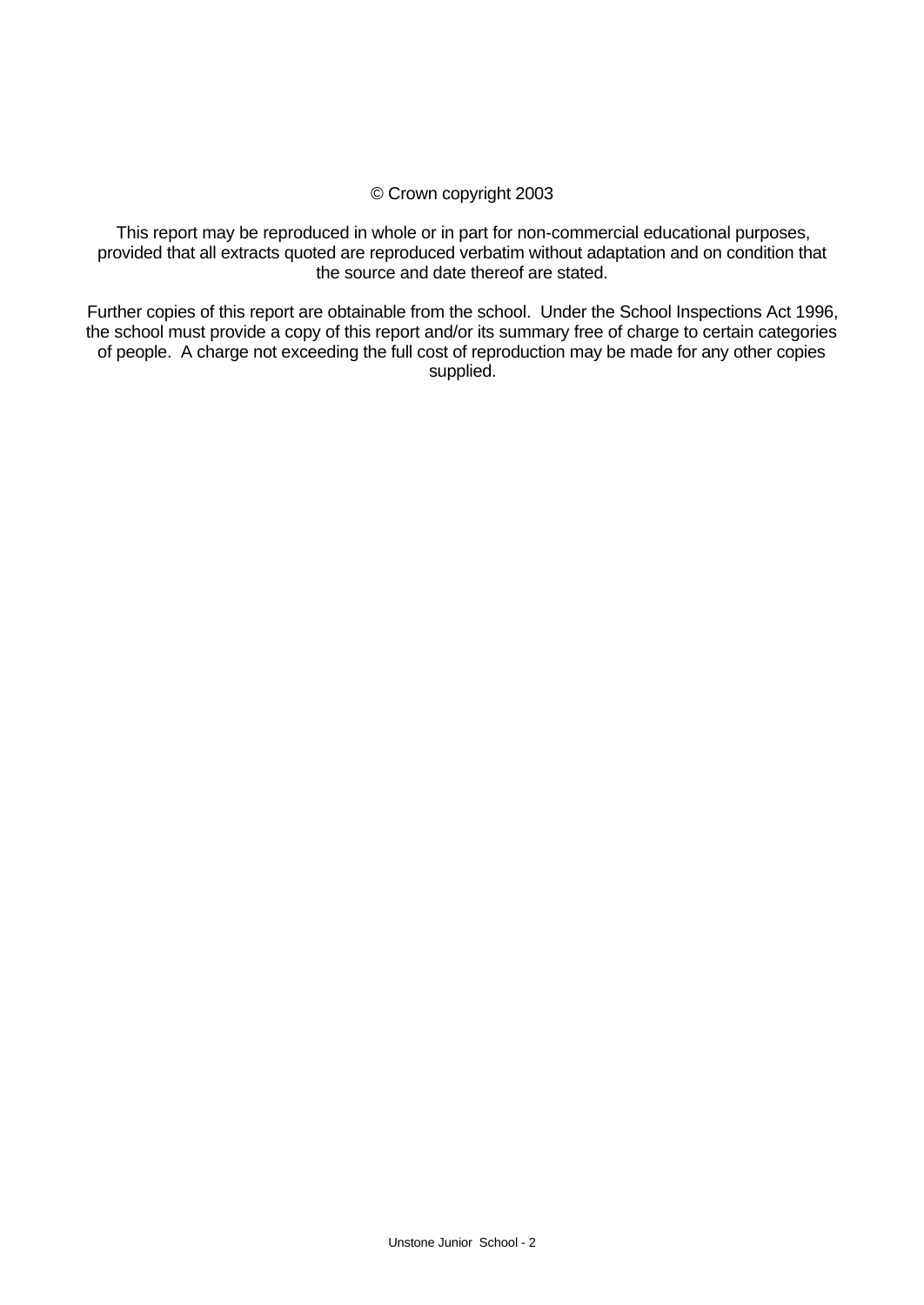# **INFORMATION ABOUT THE SCHOOL**

| Type of school:              | Junior                                   |
|------------------------------|------------------------------------------|
| School category:             | Community                                |
| Age range of pupils:         | 7 to 11 years                            |
| Gender of pupils:            | Mixed                                    |
| Number on roll:              | 72                                       |
| School address:              | Main Road<br>Unstone<br><b>Dronfield</b> |
| Postcode:                    | Derbyshire<br><b>S18 4AB</b>             |
| Telephone number:            | 01246 413109                             |
| Fax number:                  | 01246 413109                             |
| Appropriate authority:       | Governing Body                           |
| Name of chair of governors:  | Ms Marianne Rawson                       |
| Date of previous inspection: | October 12 <sup>th</sup> 1998            |

# **CHARACTERISTICS OF THE SCHOOL**

This is a very small school in the village of Unstone, near Dronfield, with 72 pupils on roll who all speak English as their first language and are of white, British heritage. Attainment on entry is average although this fluctuates owing to the very small numbers involved. Thirteen percent of the pupils are entitled to free school meals, which is broadly average. The proportion of pupils with special educational needs is similar to the national average. Two pupils have a statement of special educational need. The pupils are taught in three classes with the older pupils taught in a mixed age Year 5/6 class.

The school received an Achievement Award in 2001; Basic Skills Quality Mark in 2002 and the local Healthy Schools Standard in the same year.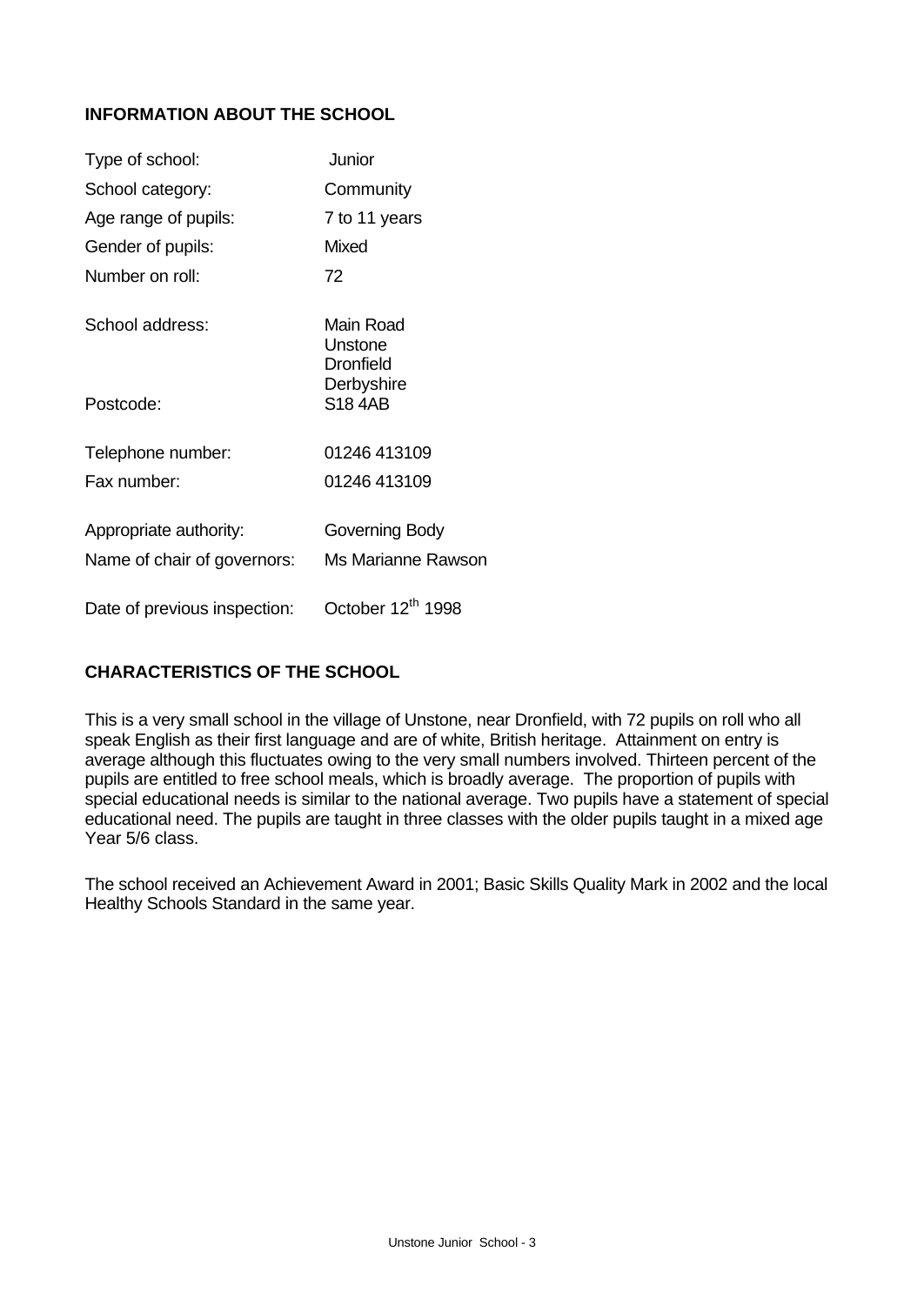# **INFORMATION ABOUT THE INSPECTION TEAM**

| Members of the inspection team |                       |                | <b>Subject responsibilities</b>                                                                                  |
|--------------------------------|-----------------------|----------------|------------------------------------------------------------------------------------------------------------------|
| 21661                          | <b>Peter Belfield</b> | Lead inspector | Mathematics, science, information<br>and communication technology,<br>history, geography, physical<br>education. |
| 14083                          | Alexander Anderson    | Lay inspector  |                                                                                                                  |
| 18331                          | Jonathon Sutcliffe    | Team inspector | English, religious education, art and<br>design, design and technology,<br>music, special educational needs      |

The inspection contractor was :

Inspire Educational Ltd

The Coach House 132 Whitaker Road Derby

DE23 6AP

Any concerns or complaints about the inspection or the report should be made initially to the inspection contractor. The procedures are set out in the leaflet *'Complaining about Ofsted Inspections'*, which is available from Ofsted Publications Centre (telephone 07002 637833) or Ofsted's website (www.oftsed.gov.uk).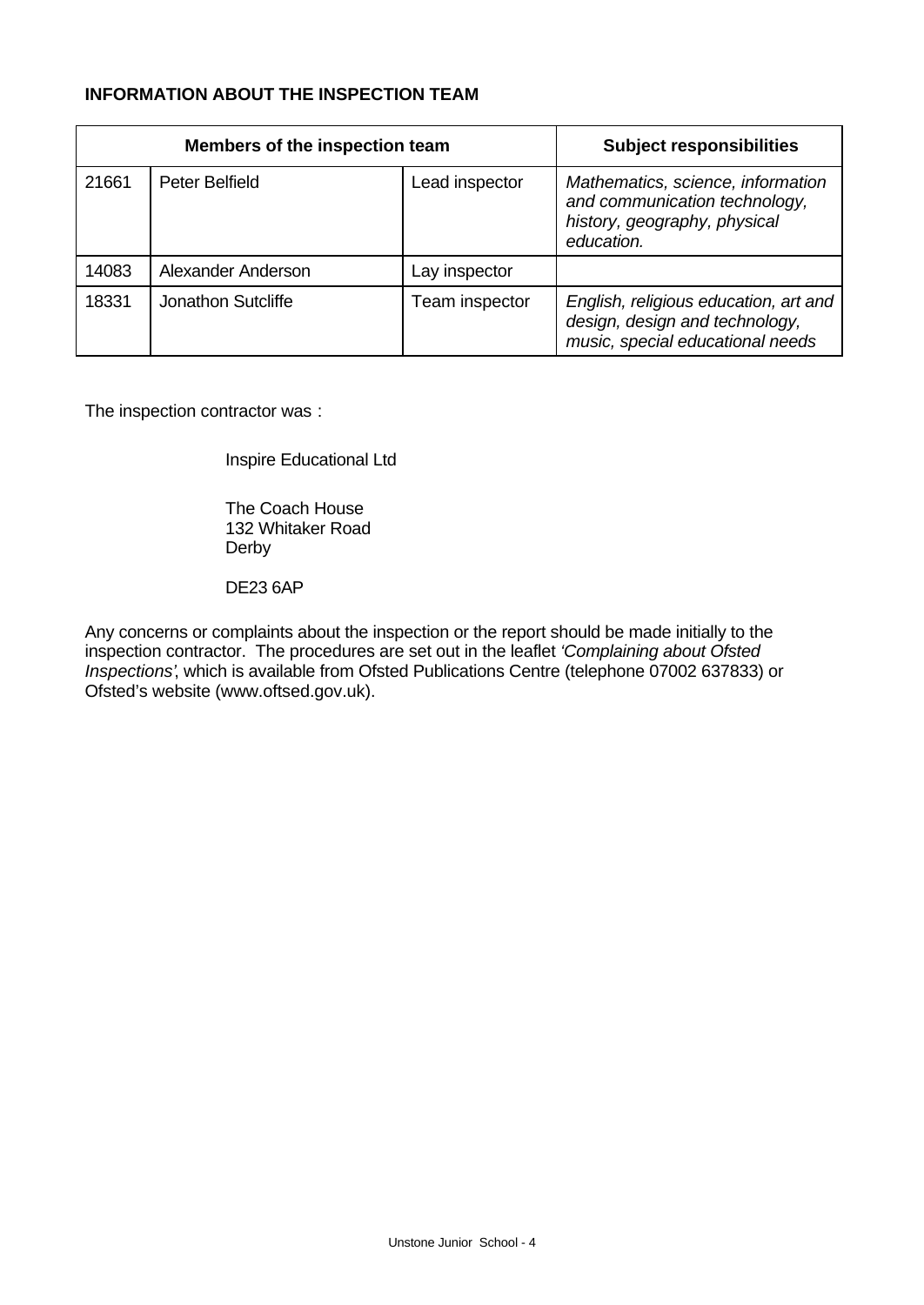# **REPORT CONTENTS**

|                                                                                                                                    | Page |
|------------------------------------------------------------------------------------------------------------------------------------|------|
| <b>PART A: SUMMARY OF THE REPORT</b>                                                                                               | 6    |
| <b>PART B: COMMENTARY ON THE MAIN INSPECTION FINDINGS</b>                                                                          |      |
| <b>STANDARDS ACHIEVED BY PUPILS</b>                                                                                                | 8    |
| Standards achieved in areas of learning, subjects and courses                                                                      |      |
| Pupils' attitudes, values and other personal qualities                                                                             |      |
| <b>QUALITY OF EDUCATION PROVIDED BY THE SCHOOL</b>                                                                                 | 10   |
| Teaching and learning<br>The curriculum<br>Care, guidance and support<br>Partnership with parents, other schools and the community |      |
| <b>LEADERSHIP AND MANAGEMENT</b>                                                                                                   | 13   |
| <b>PART C: THE QUALITY OF EDUCATION IN AREAS OF LEARNING, SUBJECTS</b><br><b>AND COURSES</b><br><b>SUBJECTS IN KEY STAGE TWO</b>   | 15   |
| PART D: SUMMARY OF THE MAIN INSPECTION JUDGEMENTS                                                                                  | 22   |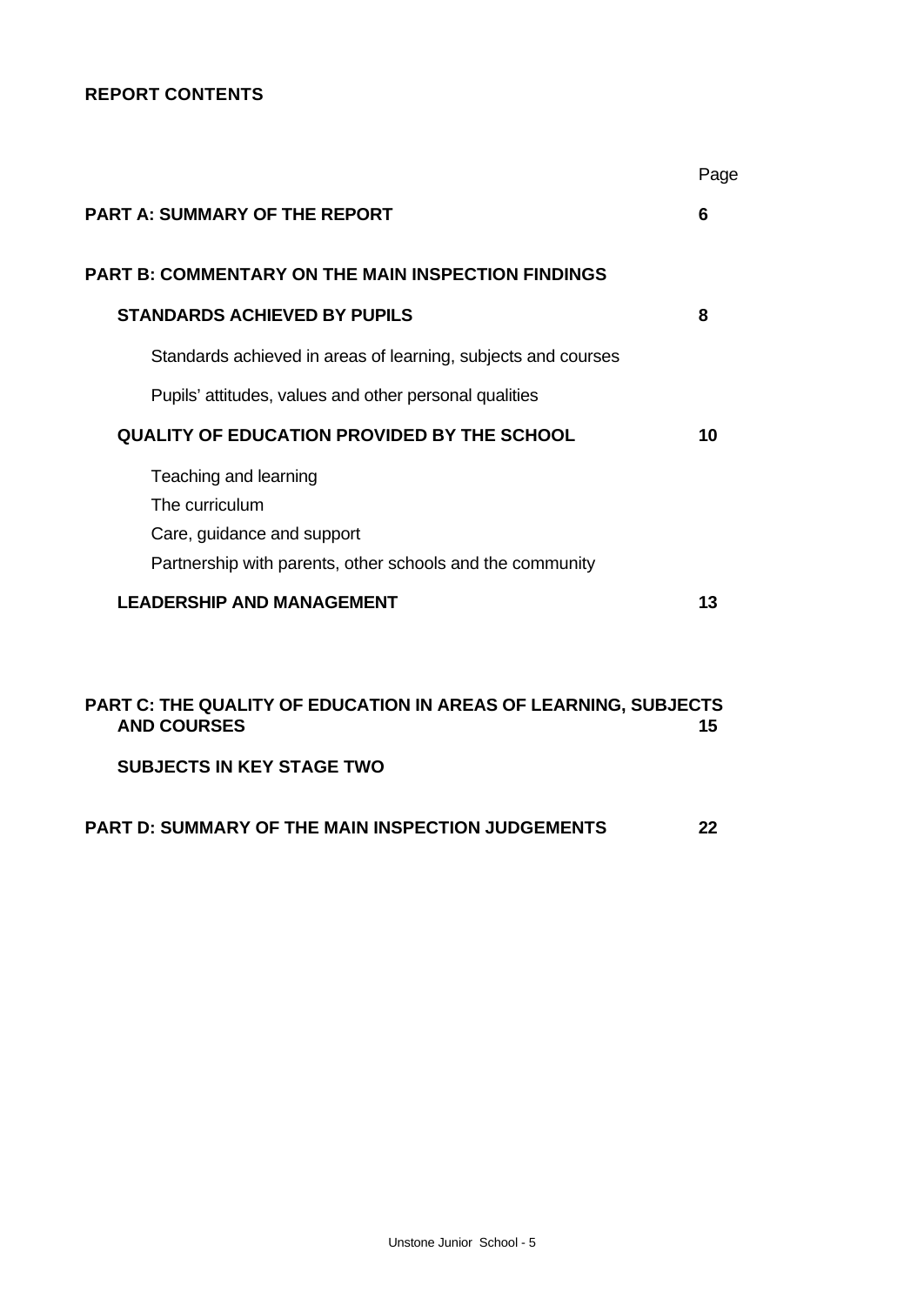## **PART A: SUMMARY OF THE REPORT**

### **OVERALL EVALUATION**

Unstone Junior is a **good school** that is well regarded by both parents and pupils. The teaching is good and the school is well led and managed. The progress of the great majority of the pupils is good throughout the school, and standards are above average by the end of Year 6. The headteacher and governors give a clear direction to sustain and further improve the quality of education provided. The school provides good value for money.

The school's main strengths and weaknesses are:

- The teaching is good and standards are above average. The teaching assistants provide effective support for individuals and groups of pupils
- The headteacher provides strong leadership and is well supported by the staff
- Standards in information and communication technology are above average and computers are used very effectively to support the pupils' learning in many other subjects
- More could be done to develop the pupils' literacy skills, and in particular their writing, in subjects other than English
- The pupils are confident and have very positive attitudes to learning. Relationships are very good throughout the school
- The levels of attendance are below the national figures because too many pupils take holidays in term time
- The pupils enjoy the investigational work in science and they consistently achieve good standards
- The curriculum is well planned and is enriched through visits and after school activities
- The pupils' handwriting and the presentation of their work could be better

There has been good improvement since the school was last inspected in 1998. The teachers have high expectations of all of the pupils and standards have risen. Assessment is used very effectively to plan the work in English, mathematics and science. All of the key issues from the last inspection have been addressed including the appointment of additional teaching assistants.

### **STANDARDS ACHIEVED**

**All pupils are achieving well.** The results in the national test results in 2003 show that in English, mathematics and science the pupils' performance was in the top five per cent nationally and the results were well above average when compared with similar schools. Caution is needed in interpreting the data in the table below as the number of pupils taking the tests each year is small. The inspection evidence confirms that by the end of Year 6 standards are currently above average in English, mathematics and science.

| <b>Results in National</b><br>Curriculum tests at the end<br>of Year 6, compared with: |      | similar schools |      |      |
|----------------------------------------------------------------------------------------|------|-----------------|------|------|
|                                                                                        | 2001 | 2002            | 2003 | 2003 |
| English                                                                                |      |                 | A*   |      |
| mathematics                                                                            |      |                 | A*   |      |
| science                                                                                |      | В               | A*   |      |

*Key: A - well above average; B – above average; C – average; D – below average; E – well below average Similar schools are those whose pupils attained similarly at the end of Year 6.*

The pupils' handwriting and the quality of the presentation of their work varies from class to class and could be improved. The pupils' achievement in information and communication technology (ICT) is very good and the standard of their work is above average. Their skills are used very effectively to support work across the curriculum. In all other subjects, standards are in line with those expected.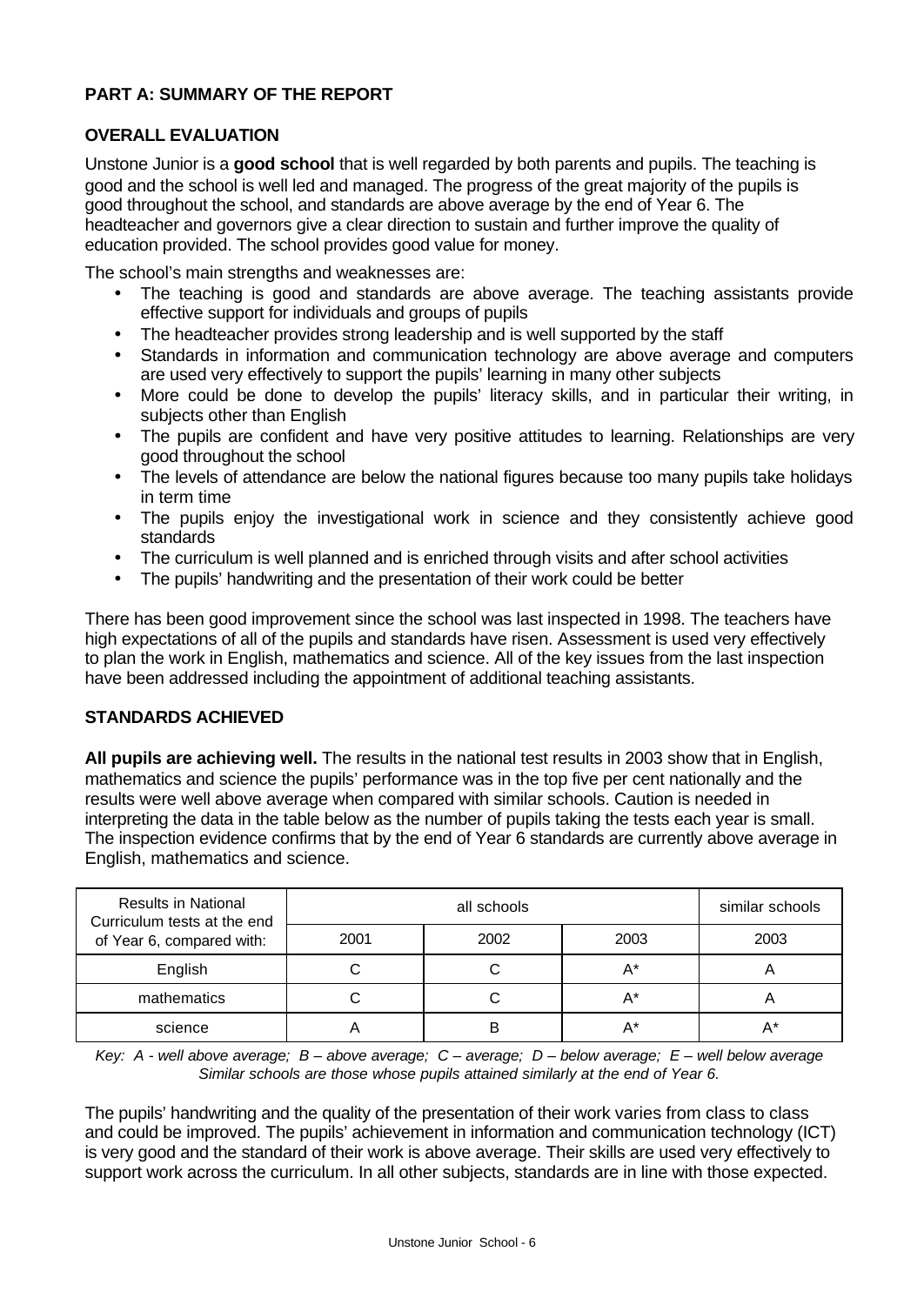The pupils have good attitudes to learning and **the school develops their personal qualities effectively. The school promotes the pupils' spiritual, moral and social development very well.** The pupils' understanding of the importance of cultural and religious traditions is good. Attendance is below the national figures because many families choose to take holidays during term time. This results in teachers having to plan separate work for these pupils to ensure that they cover all aspects of the curriculum.

# **QUALITY OF EDUCATION**

The **quality of education provided by the school is good.** The **teaching and learning are good.** The work is well matched to the pupils' individual needs and this results in good progress for all pupils**.** Teaching assistants make a significant contribution to pupils' learning. The curriculum is broad and balanced and the pupils enjoy a good range of visits, visitors to the school and extracurricular activities. There are, however, too few opportunities for the pupils to use and develop their writing skills across the curriculum. The provision for pupils with special educational needs (SEN) is good and these pupils achieve well.

There is very good provision for the care, welfare, health and safety of the pupils. They have very good relationships with their teachers who monitor their progress carefully. The teachers give consideration to the pupils' views and welcome their comments and ideas. The high levels of care shown by the staff contribute much to the effective learning. The partnership with parents is good and the school has strong links with the local community. Parents support their children well and this aids their achievement.

# **LEADERSHIP AND MANAGEMENT**

**The leadership and management of the school are good**. The headteacher has been very effective in her drive to improve the school and combines the role of teacher and leader very well. She has strong support and commitment from the staff. All pupils are included in what the school offers. The governors are very supportive but need to take a more active role in monitoring the school's performance.

# **PARENTS' AND PUPILS' VIEWS OF THE SCHOOL**

The parents are very satisfied with the work of the school. The pupils say they like the school and enjoy their lessons.

# **IMPROVEMENTS NEEDED**

To build on the many improvements made since the last inspection the school should:

- provide more opportunities for the pupils to use and develop their literacy skills, particularly their writing, in other subjects
- raise further the standards of handwriting and the presentation of the pupils' work
- improve the pupils' attendance
- meet statutory requirements by including all of the required information in the school prospectus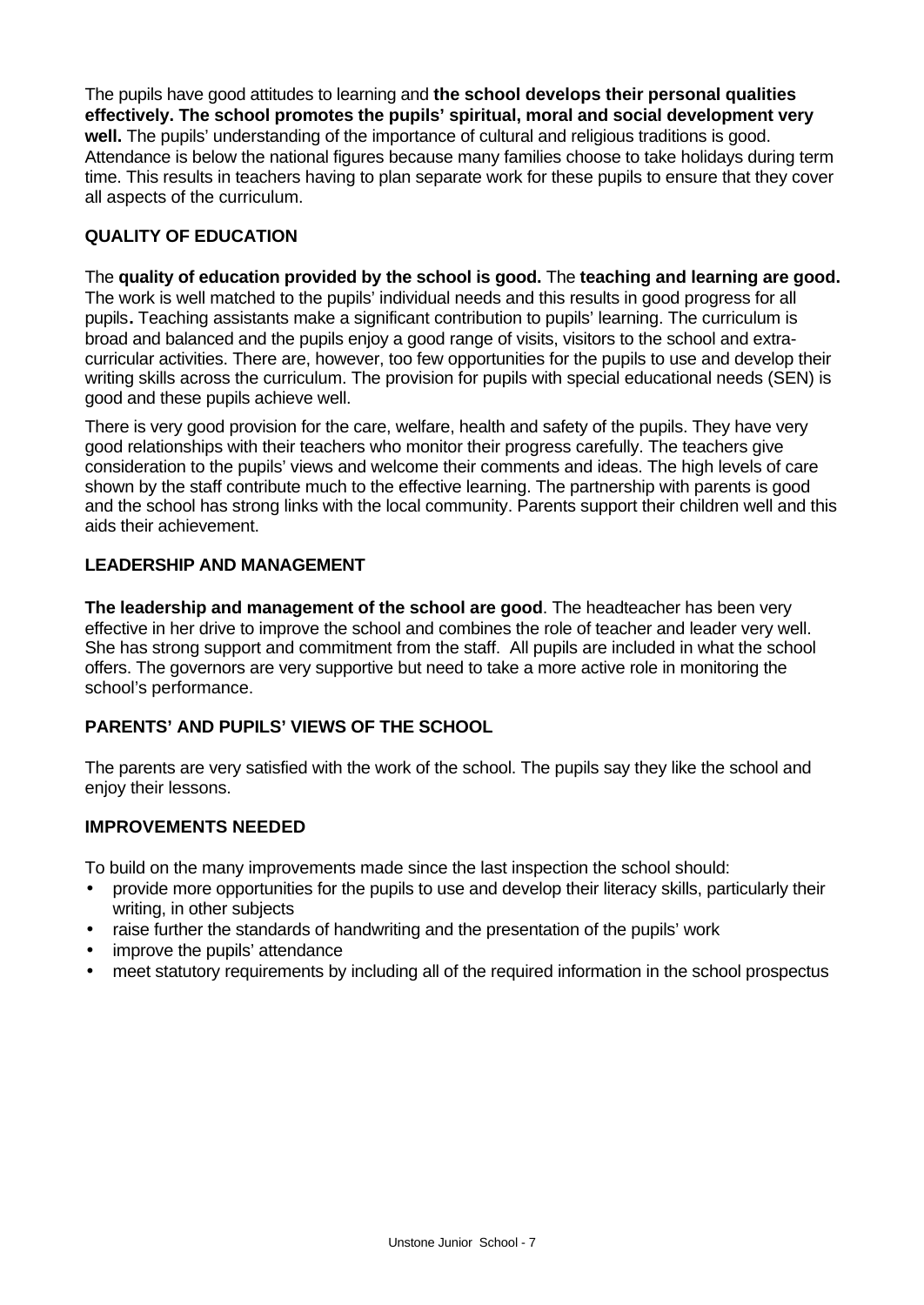### **PART B: COMMENTARY ON THE INSPECTION FINDINGS**

### **STANDARDS ACHIEVED BY PUPILS**

#### **Standards achieved in areas of learning, subjects and courses**

Achievement is good throughout the school. In the core subjects and in information and communication technology standards are above average by the time the pupils leave the school.

#### **Main strengths and weaknesses**

- Standards in English, mathematics and science are above average by the end of Year 6
- Standards in information and communication technology are good, and the pupils make very good use of computers to help them learn in other subjects
- The pupils have too few opportunities to use and develop their writing skills in other subjects and to carry out problem solving activities in mathematics

- 1. The numbers of pupils in Year 6 are historically small and only eight Year 6 pupils took the national tests in 2003, so any interpretation of national test results must be treated with great caution**.** However, the trend in these results over the last three years has been rising and in Year 6 in 2003 the standards achieved in English, mathematics and science were in the top five per cent of all schools. The inspection evidence confirms this picture of high standards.
- 2. The school is particularly successful in developing the pupils' achievements in mathematics and science. In mathematics, the pupils develop a very good understanding of place value and number operations. They acquire a very good knowledge of shape and are able to calculate using fractions and decimals by the end of Year 6. The pupils demonstrate great enthusiasm for both subjects and their skill in handling data is used regularly in science investigations to present their findings. Overall, however, the pupils have too few opportunities to apply their mathematical skills to real-life and problem solving activities. The pupils' good achievement in science is based on their very secure understanding of scientific principles and a curriculum that offers opportunities to learn through a wide range of experiments and investigations.
- 3. By the time the pupils leave the school, standards in speaking and listening are average. The school has recognised this as an area for development and is providing more opportunities to improve the pupils' skills through, for example, its personal, health and social education programme. The pupils achieve well in reading. They enjoy talking about their favourite authors and characters, and refer to texts to support their views. The recent emphasis on improving the pupils' writing has paid dividends and the pupils write well in a very good range of styles. This success is not yet reflected in their work in other subjects and more could be done to improve the quality of the pupils' work in subjects such as history, geography and religious education.
- 4. The pupils turn readily to computers to support their work, particularly in subjects such as English and science. During the inspection computers were used very effectively in all classes and the pupils' confidence and skills in accessing information and using software was apparent. Class teachers keep detailed records of each pupil's progress and, by the time the pupils leave the school in Year 6, all of the units of work in the National Curriculum have been thoroughly covered.
- 5. Standards in religious education meet the requirements of the locally agreed syllabus and pupils of all abilities achieve satisfactory standards. In art and design standards are similar to those expected. In subjects such as history and geography standards are broadly average. Visiting experts and visits to museums and the Earth Centre add significantly to the pupils' enthusiasm and their knowledge and understanding.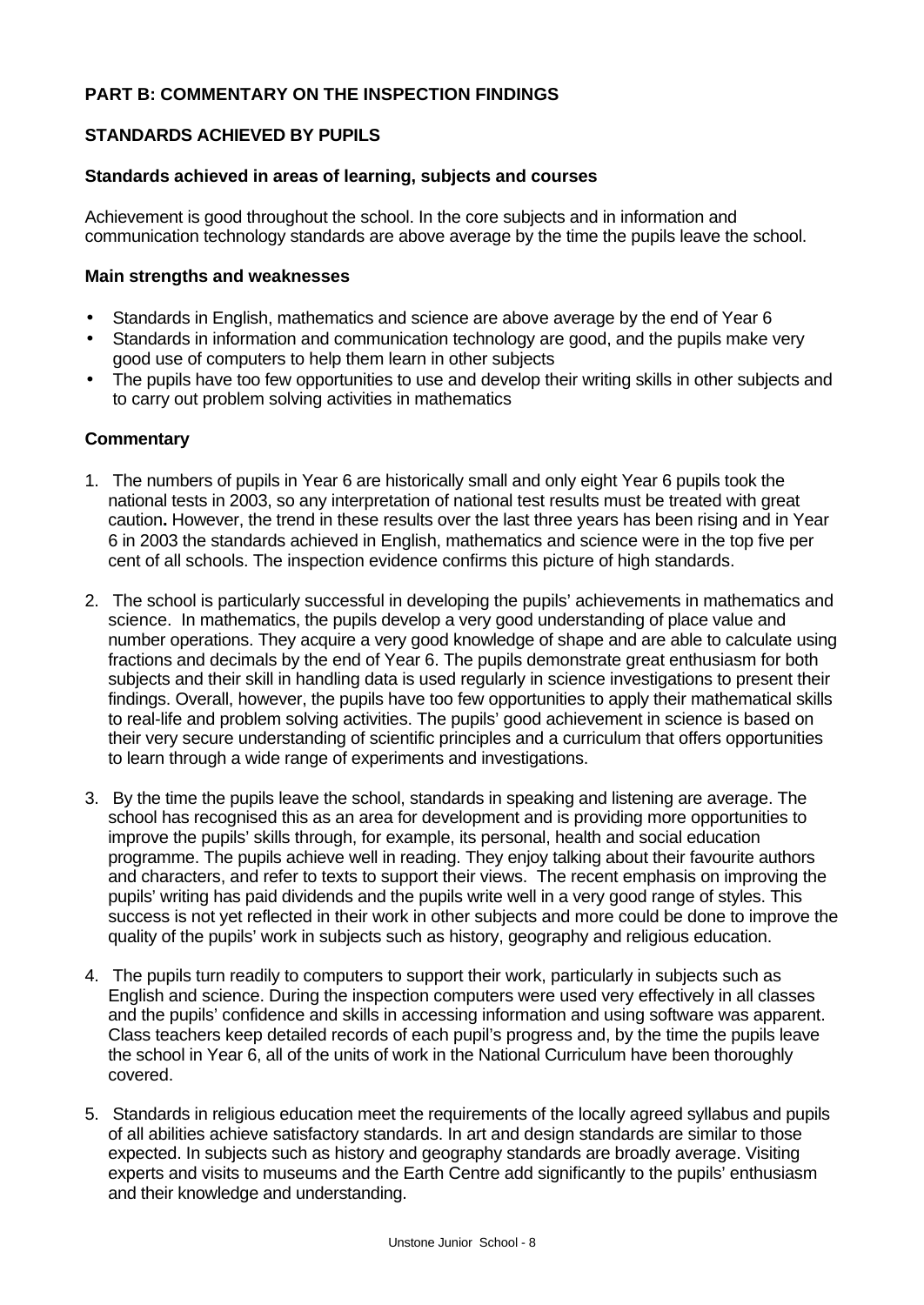### **Pupils' attitudes, values and other personal qualities**

The pupils' attitudes to school are good and they behave well in lessons. The provision for the pupils' personal development is good. Attendance is unsatisfactory. The provision for pupils' spiritual, moral, social and cultural development is good overall.

#### **Main strengths and weaknesses**

- The pupils behave well in lessons and around the school and respond well to opportunities to take on responsibility
- The relationships between teachers and pupils are very good
- The provision for the spiritual, moral, social and cultural development of the pupils is good
- Attendance levels are well below the national figures

### **Commentary**

- 6. The provision for the pupils' spiritual development is good. The spiritual contribution to assemblies, and in lessons such as personal, social and health education lessons and circle time, is well planned and delivered. Collective worship meets statutory requirements and there are opportunities for the pupils to learn about the celebrations and beliefs of other faiths in religious education lessons. The teachers value the pupils' ideas and contributions and encourage them to share their ideas and feelings. As a result, the children enjoy coming to school and show an interest in their work. They are eager to learn and do their best. They persevere and maintain high levels of concentration.
- 7. The provision for the pupils' moral development is good. All pupils are taught the difference between right and wrong. They behave well in lessons and when moving around the school, and in the playground at breaks and lunchtimes. There are a small number of children who can display challenging behaviour, but they are managed well by the teachers and non-teaching staff. The very good relationships between the children and the adults and between the pupils themselves has a very positive impact on learning and contributes to the pupils' good achievement. The pupils are aware of how their actions affect others and they show selfdiscipline and caring attitudes towards each other. The good behaviour resulting from the school's provision is reflected in the total absence of exclusions from the school.
- 8. Current attendance levels are unsatisfactory. Attendance rates are adversely affected by the number of families who withdraw their children for holidays during term time. The governors and the headteacher are very aware of this problem, maintain detailed records and actively discourage it. The table below shows the attendance figures for the school. The school's procedures for promoting and monitoring attendance are satisfactory.

#### **Attendance**

| Authorised absence |          | Unauthorised absence |     |  |
|--------------------|----------|----------------------|-----|--|
| School data:       | 6.5      | School data:         | 0.0 |  |
| National data:     | ς<br>5.4 | National data:       | 0.5 |  |

*Attendance in the latest complete reporting year (%)*

*The table gives the percentage of half days (sessions) missed through absence for the latest complete reporting year.*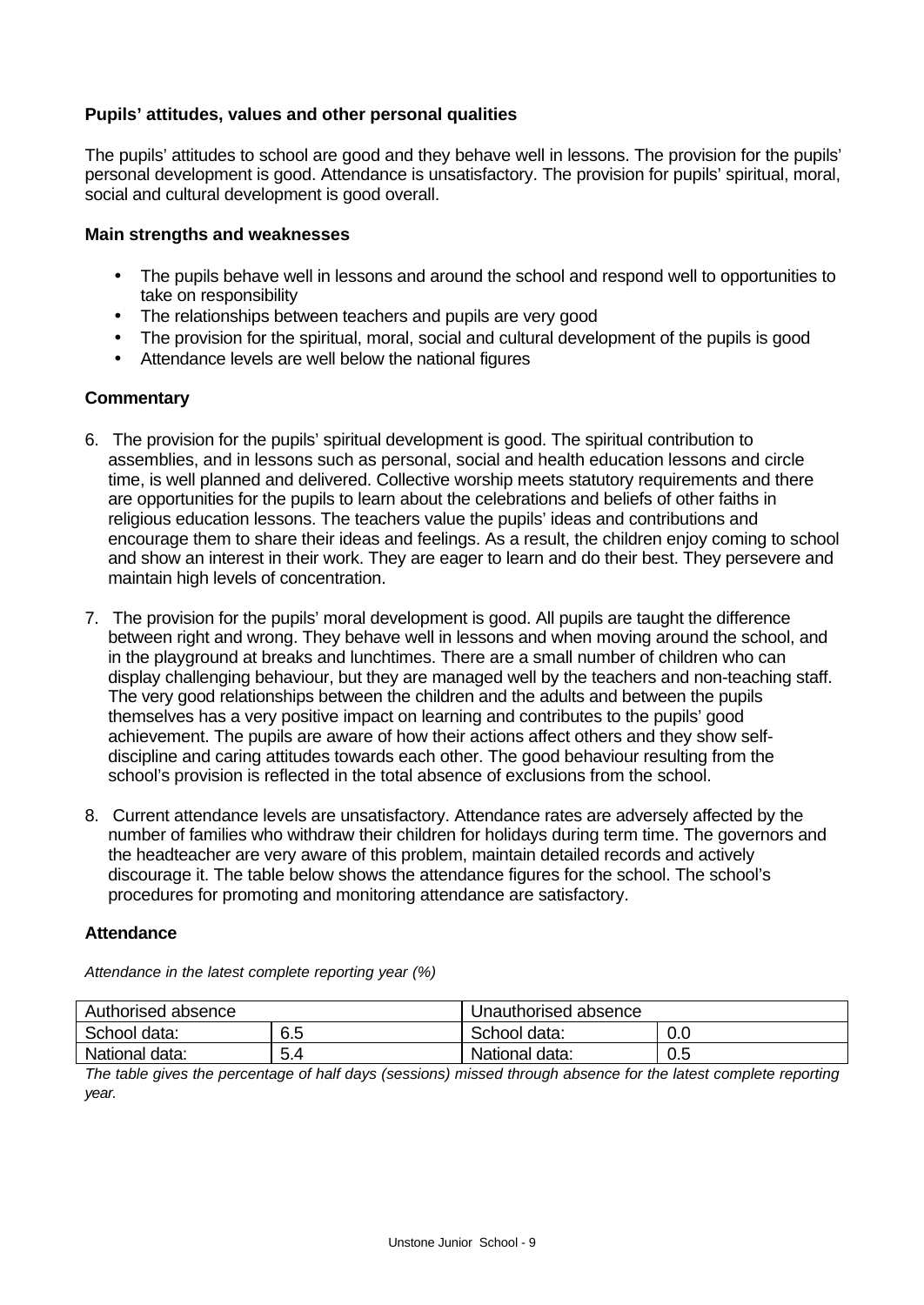## **QUALITY OF EDUCATION PROVIDED BY THE SCHOOL**

The quality of education provided by the school is good. Teaching and learning are good. The curriculum is broad and balanced, meets the pupils' needs and provides many opportunities for enrichment.

#### **Teaching and learning**

The quality of teaching and learning is good overall and the teaching assistants provide very effective support for individuals and groups of pupils.

#### **Main strengths and weaknesses**

- The teaching of mathematics, science and information and communication technology is very good
- The teachers assess the pupils' work and record their progress thoroughly in the core subjects
- There is good support and teaching for pupils who have special educational needs
- Relationships are very good and teachers insist on high standards of behaviour from their pupils
- The presentation of the pupils' work and the standard of their handwriting could be better
- The teachers mark the pupils' work conscientiously, but could set clearer targets for improvement

#### **Commentary**

#### *Summary of teaching observed during the inspection in [number] lessons*

| Excellent | Very good | Good | Satisfactory | Unsatisfactorv | Poor | Very Poor |
|-----------|-----------|------|--------------|----------------|------|-----------|
|           |           |      |              |                |      |           |

*The table gives the number of lessons observed in each of the seven categories used to make judgements about lessons.*

- 9. The teaching of English and mathematics makes good use of the lesson structure recommended in the National Literacy and Numeracy strategies. In all year groups, the pupils are taught in ability groups and this works well in ensuring that lessons are planned to meet their needs. All of the teachers ensure that the pupils know what they are to learn and they have high expectations of the pupils' ability to concentrate and explain their answers. The teachers have a good knowledge of the subjects and how to teach them and they use appropriate vocabulary and open-ended questions to extend the pupils' understanding. This was evident in a very good lesson in Year 3 when the pupils learned not only how to spell words such as *brief* and *pier* but also were able to use them in context after learning their meaning. Opportunities for pupils to develop speaking and listening skills are provided across the curriculum and reading and writing are taught well.
- 10. The teaching of mathematics and science is very good. The pupils are provided with many opportunities to carry out investigations in science and to analyse and present data in mathematics. Teachers encourage the pupils to use computers to consolidate or extend their learning. This is evident in the way that the pupils have been taught to use spreadsheets to present the results of their mathematical calculations and the outcomes of scientific investigations. In mathematics and science lessons the teachers have high expectations of what the pupils can achieve. The pupils concentrate, apply themselves well and produce very good work. They are able to work independently and in groups. The teachers encourage the pupils to raise their own hypotheses, follow their own lines of enquiry and undertake their own research. The work is enjoyable and challenging.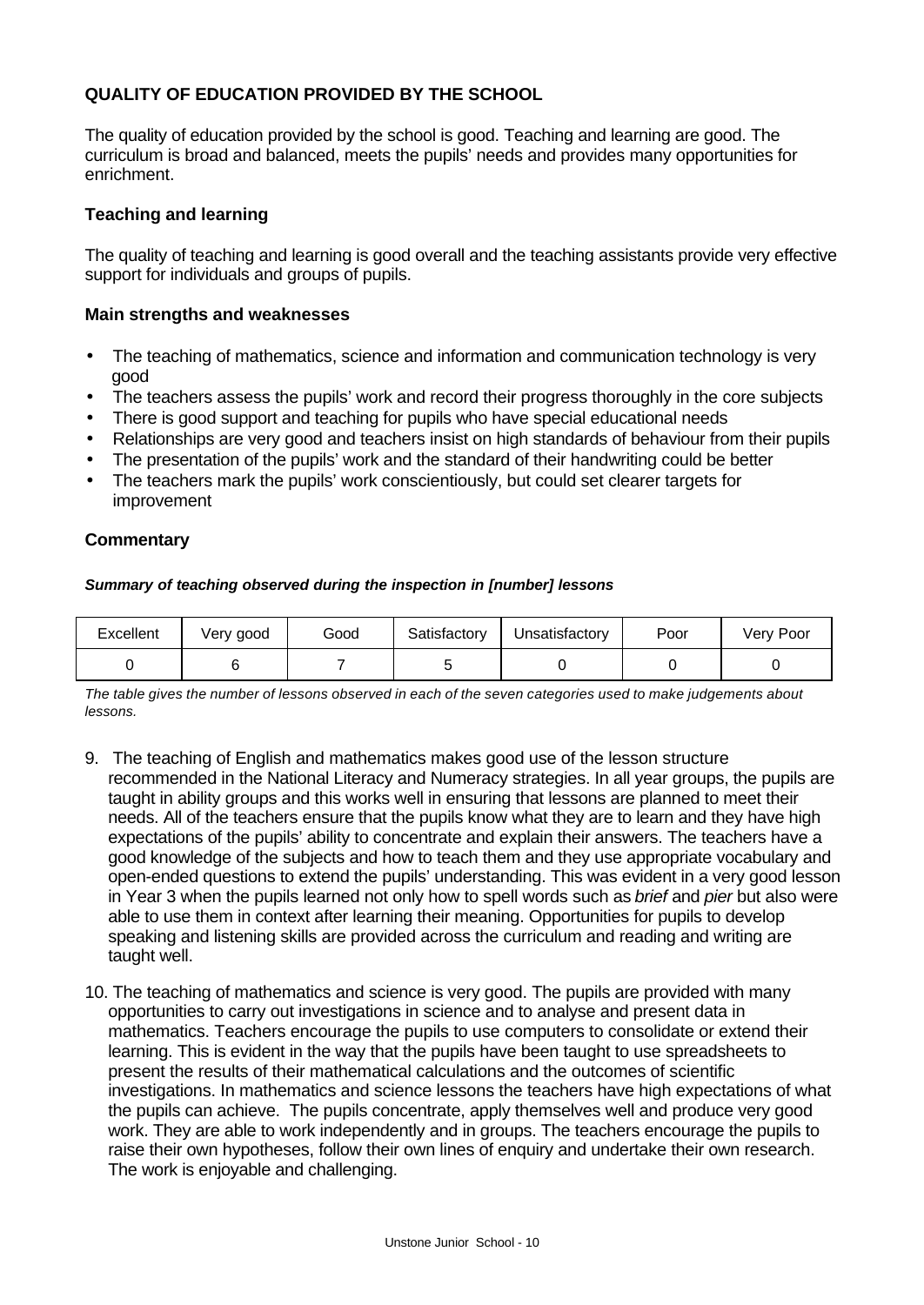- 11. In all of the lessons observed during the inspection, relationships were very good and the teachers had high expectations of the pupils' behaviour and commitment to hard work. A calm working atmosphere was evident in all classes in the school.
- 12. The teaching assistants are fully involved in planning for the lessons and successfully implement the intervention strategies such as the additional literacy strategy. They are well qualified and thoroughly prepared for the groups of pupils that they work with and this make a significant contribution to the pupils' learning.
- 13. The teaching and support for pupils with special educational needs is good. Teachers have a very good knowledge of the pupils and plan interesting work based on their clear targets for learning. This enables pupils to achieve well in each lesson and over time. The pupils are always included in discussions during lessons through carefully chosen questions.
- 14. A significant strength of the teaching is the way in which the teachers assess the pupils work in the core subjects and then use the results of their assessments to plan work that is carefully matched to the pupils' abilities. This is one of the main reasons for the recent rise in standards in English and mathematics. In each of the core subjects the pupils' progress is tracked very carefully through tests and assessment. The teachers plan their lessons to take account of the identified weaknesses in these assessments ensuring that the needs of individual pupils are met. The assessments suggested that standards in writing could be improved and the teachers responded very positively by providing more opportunities for the pupils to produce extended pieces of work. This has had a positive outcome and standards have risen. The teaching could be further improved, however, by providing more guidance and opportunities for the pupils to develop their writing skills across the curriculum. The inspection of their books in subjects such as history, religious education and geography reveals that there are too few examples of writing for a range of purposes and audiences.
- 15. The pupils' writing is marked regularly and conscientiously and the pupils know from the teacher's comments how well they have done. However, the comments do not give them clear guidance on how to improve their work. The pupils' handwriting and the way that they present their work varies in quality from class to class and, overall, it could be better.

# **The curriculum**

The curriculum provided by the school is good and ensures equal opportunities for the pupils. The quality of resources and accommodation is satisfactory overall.

### **Main strengths and weaknesses**

- The curriculum provided for English, mathematics and science promotes high standards and achievement
- The pupils make very good use of computers across the curriculum
- Support for pupils with special educational needs is good
- A good range of visits and visitors enriches the curriculum
- There is good provision for extra-curricular activities
- The pupils have too few opportunities to use and develop their writing skills in subjects other than English

# **Commentary**

16. The curriculum meets statutory requirements and the teachers' very good planning caters appropriately for the needs of all pupils. It is particularly effective in ensuring that standards have risen in English, mathematics, science and information technology since the last inspection. The guidance in the National Literacy and Numeracy Strategies is used effectively to help the pupils to learn. Much has been done to improve the provision and the quality of the curriculum for ICT since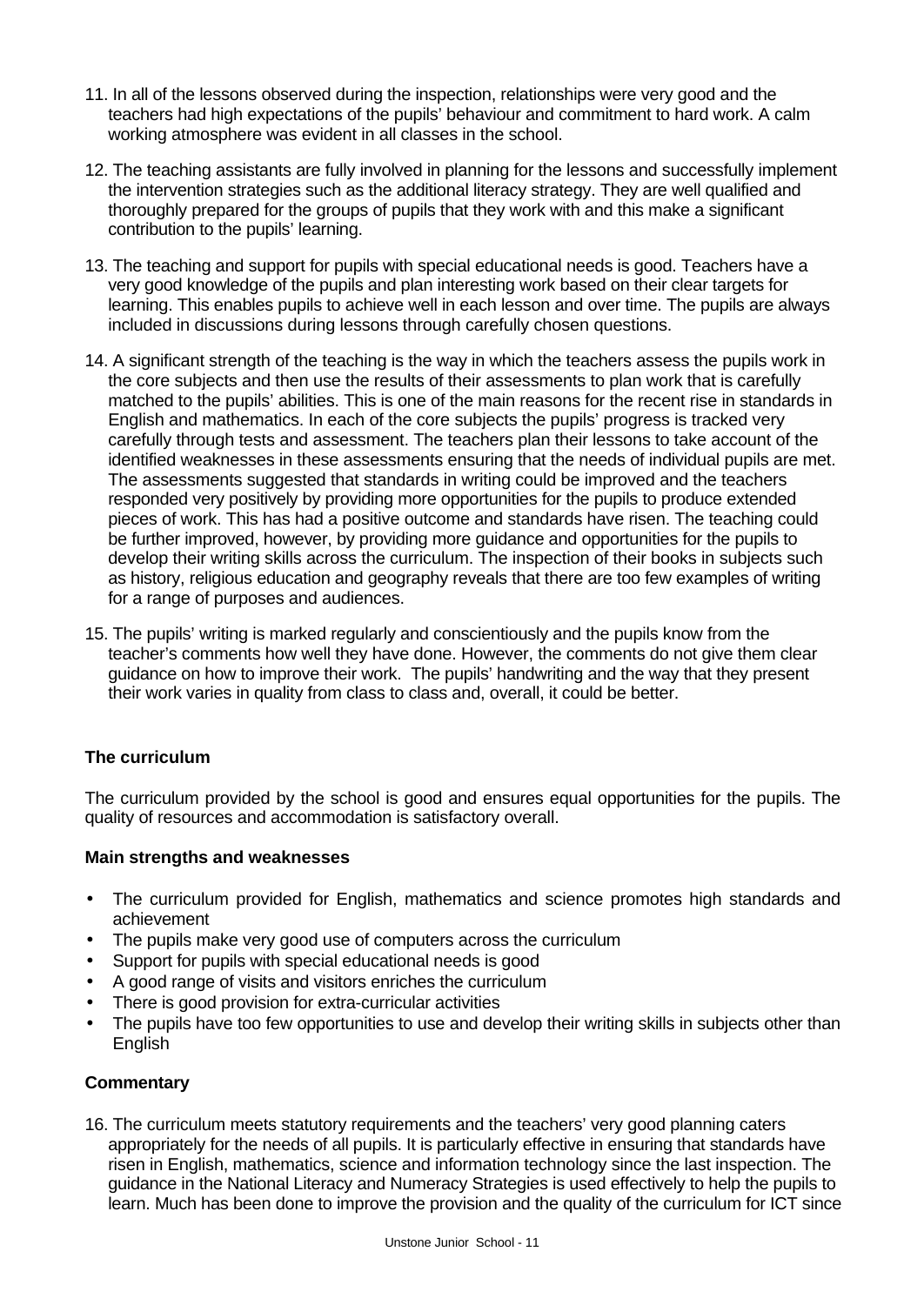the school was last inspected. Teachers are adept at identifying how ICT can support the work in other subjects and this is a strength of the school. The pupils have good computer skills and use them well to help them learn in all subjects.

- 17. A good range of visits, visitors and additional experiences outside classes enrich learning, particularly in sport, drama and music. The provision for extra-curricular activities is good and it includes an art club, basketball, football and a first aid club. There is good use of visits to enhance learning and all the Year 5/6 pupils have the opportunity to participate in a residential visit to Whitehall, Buxton each year. Visitors to the school include specialist musicians and artists. There are good links with the local secondary school. Year 6 pupils make visits to study science before they transfer.
- 18. The provision for pupils with special educational needs is good and meets the requirements of the Code of Practice. The school also provides good support for pupils who struggle with some aspects of literacy, especially spelling. Teachers ensure that parents and pupils are involved in drawing up the individual education plans that set out how each pupil will be helped to improve. In all classes the pupils receive regular support from teachers and teaching assistants. The pupils' progress is carefully monitored and their future work is planned after a careful evaluation of their current work.
- 19. The school is successful in ensuring equality of opportunity for all pupils. The needs of individuals are met through the programme of personal, social and health education. Sex and relationship issues are addressed appropriately and the school plans to give attention to drugs education. A racial equality policy has been adopted and the programme of work within PSHE ensures that the pupils are able to consider issues such as racial harmony in an appropriate way.
- 20. There are sufficient members of staff to meet the needs of the curriculum. Support staff are well trained, hard working and committed to the education and welfare of the pupils. The accommodation is satisfactory for the pupils and the appearance is improved by attractive displays. Whilst the playground is suitably sized for the number of pupils, its imaginative use is underdeveloped. The resources in the school are satisfactory. Since the last inspection they have improved in physical education and religious education. The school is not easily accessible for those with physical disability.

# **Care, guidance and support**

The care, guidance and support for pupils are very good overall and support the pupils' learning well. Health and safety procedures are very good. Achievement and personal development are monitored well. The involvement of pupils in the school's work and development is very good.

### **Main strengths and weaknesses**

- The school has excellent procedures for ensuring the children's health and safety
- Child protection procedures are securely in place and fully understood
- Pupils have access to well-informed support, advice and guidance
- Pupils have good opportunities to be involved in the running/development of the school
- There are no significant weaknesses

### **Commentary**

*.*

- 21. The headteacher and the governing body ensure that all health and safety checks and inspections are regularly carried out and properly recorded. Risk assessments are rigorously undertaken and meticulously recorded. There is consistent safe practice in lessons.
- 22. The pupils are well cared for. The teachers establish clear routines and expectations and manage lessons well. The headteacher, teachers and non-teaching staff know the children very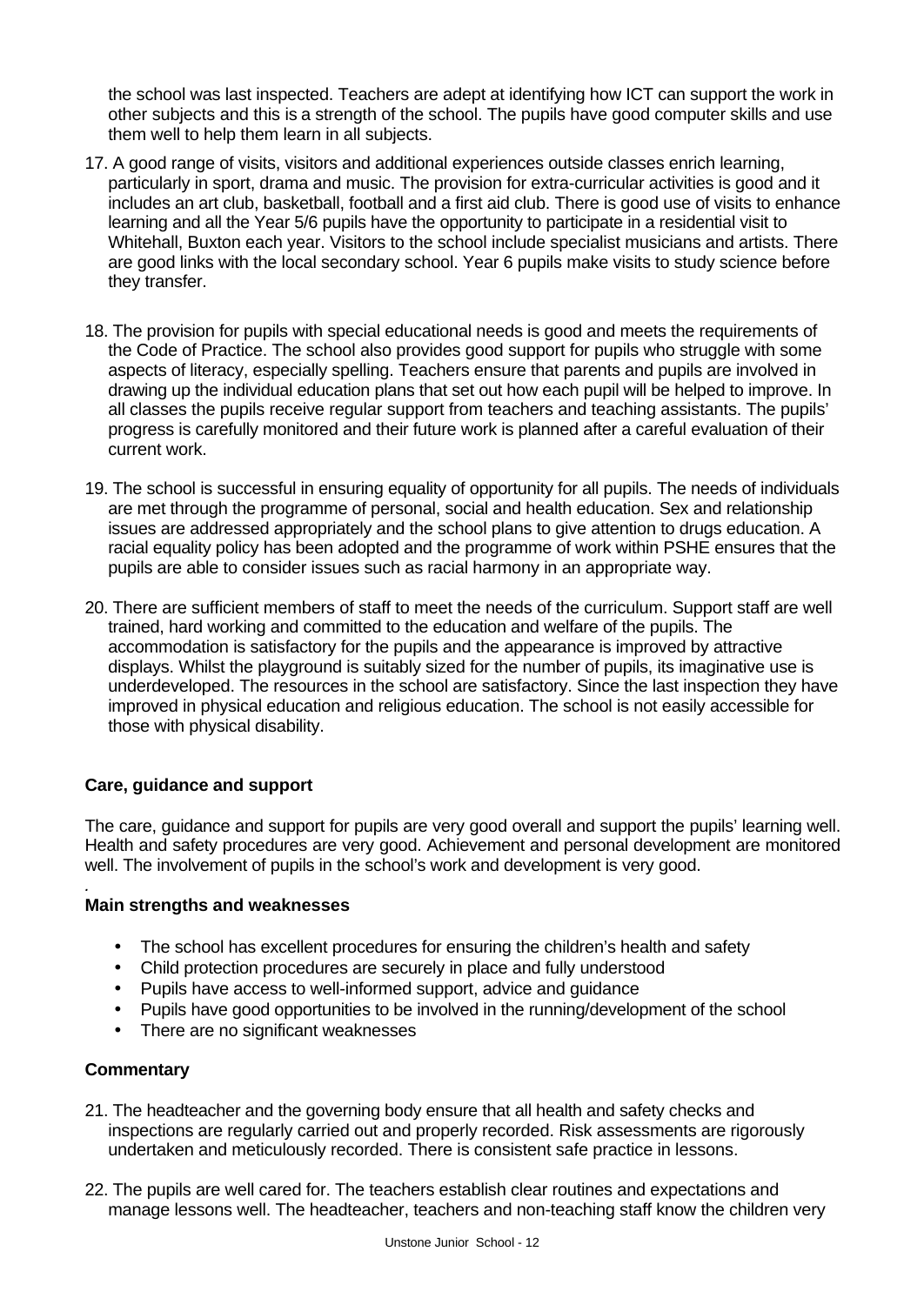well. All members of staff have a very good understanding of the school's pastoral arrangements and are totally committed to the welfare of the children in their charge. The pupils report that they have very good relationships with their class teachers and with the mid-day supervisors, and that they find it easy to discuss any difficulties they might have with their learning. The staff are very approachable and supportive and every pupil has a very good and trusting relationship with one or more adult in the school. The staff ensure that the pupils' success is recognised and rewarded.

23. The school council affords good opportunities for pupils to be involved in the day to day running and development of the school. Pupils also have the opportunity to agree, for example, their class rules. Personal, social and health education lessons and circle time give pupils the chance to express their ideas and opinions.

### **Partnership with parents, other schools and the community**

A strong partnership exists between parents and the school. Links with other schools and the community are good.

#### **Main strengths and weaknesses**

- The vast majority of parents hold the school in high regard
- The information provided to parents is very good
- Links with other schools contribute significantly to the pupils' achievements
- The prospectus omits some of the statutory required information

- 24. The school is successful in promoting good links with parents and this helps to ensure that pupils achieve well. Parents indicate that they are very pleased with what the school provides and have every confidence in the ability of the school to meet the needs of their children. The parents feel welcome in the school, support its activities and provide financial help through the successful Unstone Home School Association. A minority of parents expressed concerns about the provision of appropriate homework. Inspection evidence did not support these concerns and the use of homework was judged to be good.
- 25. The information provided by the school is very good. Parents receive good curriculum information and the annual written progress reports are very good. There are suitable opportunities for parents to discuss their children's work and progress both at formal meetings and informally at the start and end of the school day. The school publishes an attractive and informative prospectus. However, the current prospectus omits some of the statutory required information, for example, absence rates and parents' right to withdraw their children from religious education and collective worship.
- 26. The school has productive links with the community and is well supported at social events. The pupils have lunch with senior citizens each week and the minister from the local church has regularly led assemblies. The school has established good links with the feeder infant school and the receiving secondary school. A primary liaison group has been established and this ensures that the pupils progress through the various stages of their education smoothly. A technology support group has been established and has helped to improve the provision for ICT. The strong liaison within the cluster of small schools in the area increases the pupils' learning opportunities.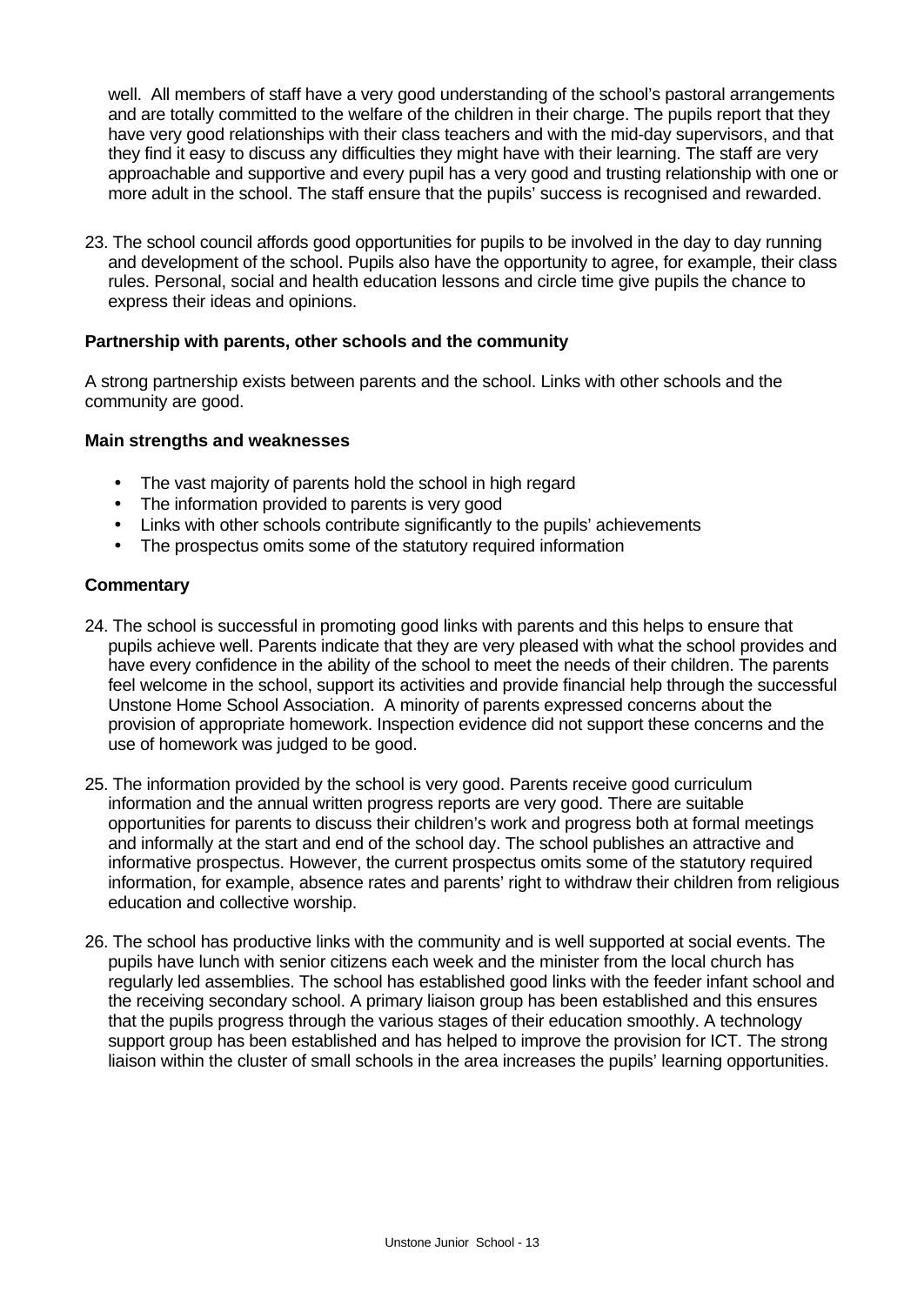### **LEADERSHIP AND MANAGEMENT**

Leadership and management are good. The headteacher leads the teaching team very effectively and manages the ongoing improvement of the school well. Governance is satisfactory. The good management of the school ensures equal opportunity for all pupils.

### **Main strengths and weaknesses**

- The headteacher's commitment to raising standards has been very effective
- The school evaluates its performance data carefully and takes effective action
- The governors are highly committed to the school and work closely with the headteacher to secure improvements. They do not evaluate effectively the impact of their spending decisions
- The school has established very productive links with the local cluster of small schools

#### **Commentary**

- 27. The school has made good progress since the last inspection in 1998 and has worked hard to address the key issues raised in the last report. In the time since her appointment, and despite her significant teaching commitment, the headteacher has led very effectively the drive to raise standards. Although the teaching team is small, there is a strong focus on improving the quality of education, maintaining high standards in English, mathematics and science and continuing to raise standards across the broader curriculum. The pupils' achievements in the 2003 national tests provide clear evidence of the success of this work. The headteacher analyses the school's performance data and compares the school's performance with other, similar, schools. The tracking of the pupils' achievement is now established and provides the information needed to set targets for each child. It is effective and has contributed to the rise in standards. The headteacher monitors her colleagues' work well and sets appropriate targets for them. Subject co-ordinators have been very successful in monitoring the quality of teaching and learning and providing advice and guidance to colleagues about teaching and learning in the core subjects. They have strongly and successfully promoted the use of computers to support learning in their subjects.
- 28. The school development plan is a useful planning tool that provides the governors with information about how their decisions are to be implemented. The governors do not yet, however, have a systematic approach to evaluating the effect of their decisions on the quality of education that the school provides and the standards that the pupils attain.
- 29. In common with many small schools, providing a wide range of activities to enrich and broaden the curriculum provision is not always easy. The school has responded very well to this challenge and the pupils' learning benefits significantly from the links the school has established with other local primary schools. Membership of the cluster of local schools has enhanced the curriculum by providing opportunities for schools to share ideas, organise joint visits and sporting events. Curricular activities such as a 'multicultural arts week' and 'racial awareness days' have contributed significantly to the pupils' understanding of cultural diversity and the promotion of good race relations. Together with local and residential educational visits, drama workshops, and sporting events, the curriculum is made lively and interesting. The local cluster of schools also shares good practice and the joint training programme for teaching assistants has improved the provision for pupils with special educational needs.
- 30. The school's financial planning is good and there are clear links between the school development plan and the budget. The governors have effective financial oversight of the finances and budget.

*Financial information for the year April 2002 to March 2003*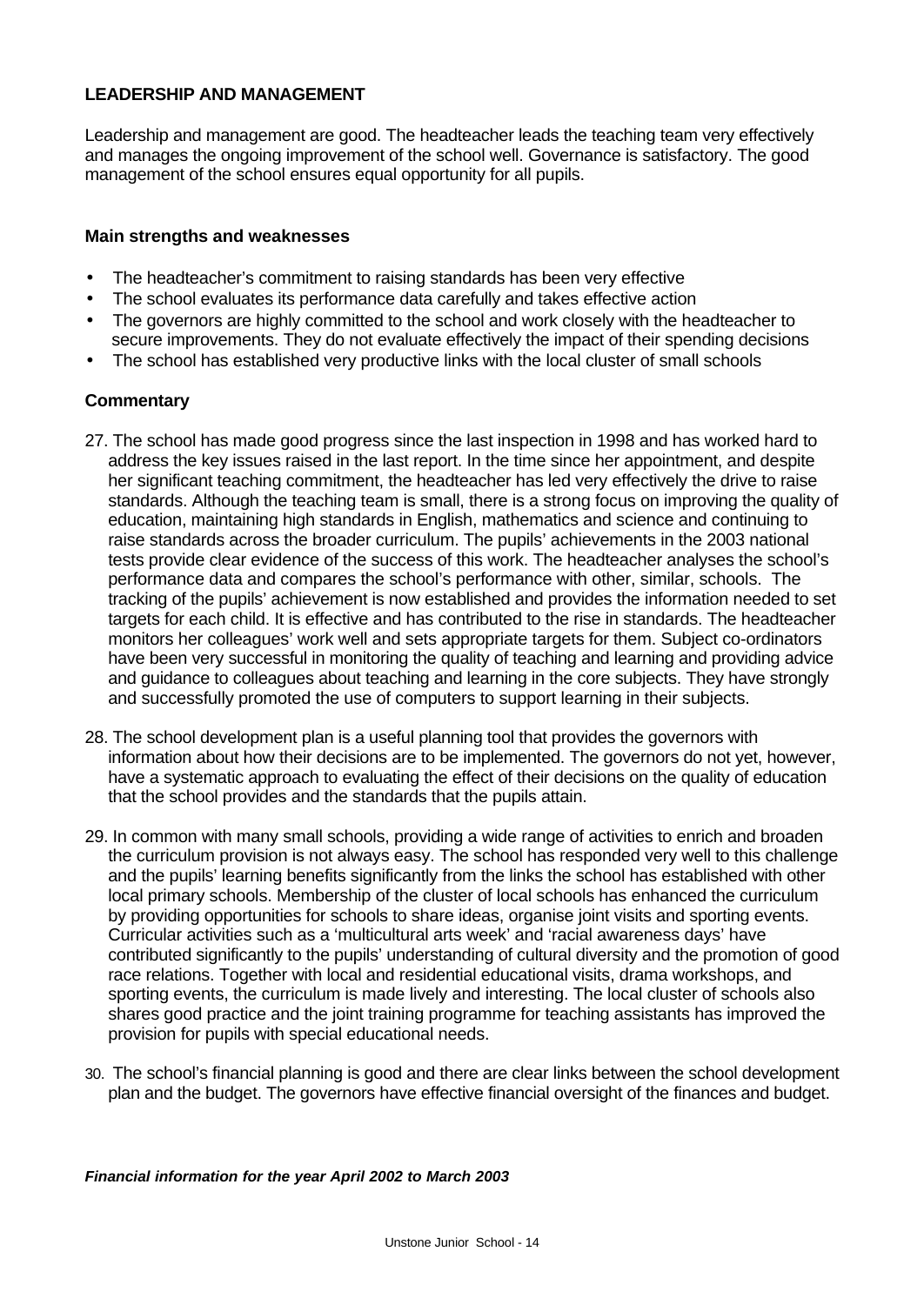| Income and expenditure $(E)$ |          | Balances (£)                     |
|------------------------------|----------|----------------------------------|
| Total income                 | 192,702  | Balance from previous year       |
| Total expenditure            | 192.440  | Balance carried forward to the i |
| Expenditure per pupil        | 3,848.80 |                                  |

| Income and expenditure $(E)$ |         | Balances (£)                        |        |
|------------------------------|---------|-------------------------------------|--------|
| Total income                 | 192.702 | Balance from previous year          | 11.240 |
| Total expenditure            | 192.440 | Balance carried forward to the next | 262    |
|                              |         |                                     |        |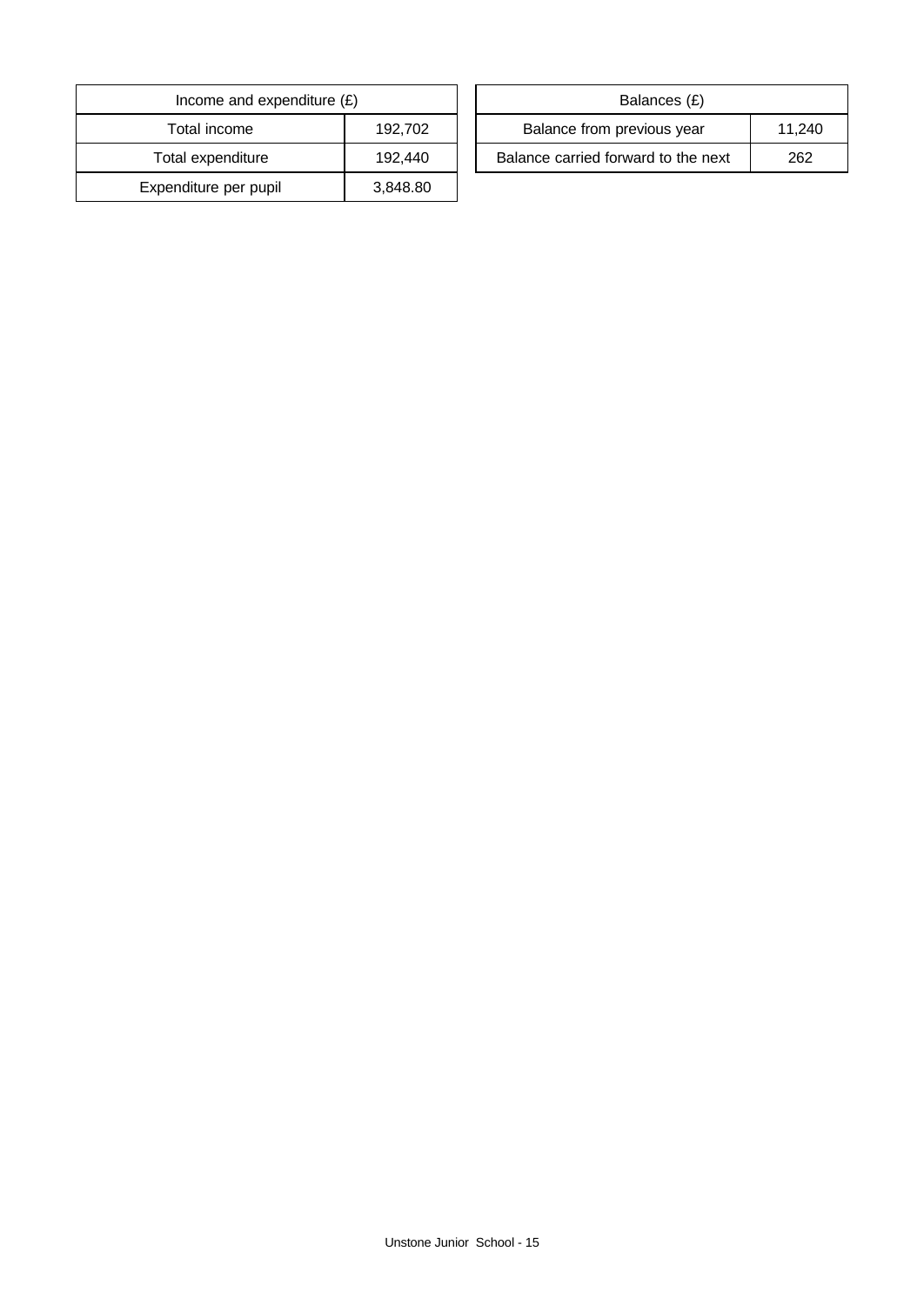### **PART C: THE QUALITY OF EDUCATION IN AREAS OF LEARNING, SUBJECTS AND COURSES**

### **SUBJECTS IN KEY STAGES 2**

### **English**

Provision in English is **good**.

### **MAIN STRENGTHS AND WEAKNESSES**

- Standards in reading, grammar, spelling and writing are above average and have improved since the last inspection
- The quality of teaching and learning is good and pupils achieve well
- The pupils enjoy the subject, work hard and behave well in lessons
- Pupils with special educational needs are well supported
- Pupils have too few opportunities to use and develop their writing skills in other subjects
- The presentation of some pupil's work and their handwriting could be better

- 31. Standards in English have risen as a result of consistently good teaching, careful lesson planning and preparation by teachers. These have ensured the provision of a good match of work to pupils' needs and the pupils work hard to meet their targets. In the summer of 2003 the standards attained by the Year 6 pupils were in the top five per cent when compared with all schools. The inspection found that all pupils including those with special educational needs and the more able achieve well in relation to their prior attainment. The pupils with special educational needs are particularly well supported with effectively planned work and good support and encouragement from classroom support assistants.
- 32. Overall standards in speaking and listening are average throughout the school. Most older pupils speak confidently although some younger pupils are limited by a restricted vocabulary. All teachers give good opportunities for pupils to discuss their work and to contribute their views in circle time and in personal health and social education lessons. The pupils take part in drama and school performances which helps to improve their skills of speaking and listening.
- 33. The pupils achieve well in reading. Skills are promoted effectively through regular practice and involvement with parents in home reading. There is a good, well structured reading programme. Many pupils read accurately and with expression showing a love of books. The older pupils read for information and competently extract information sifting it for relevant points. The library contains a good range of books. It is well organised and used regularly by all classes to develop reading skills and interests. Pupils, especially older ones, are developing firm preferences for the work of different authors. J.K.Rowling and Roald Dahl are firm favourites.
- 34. The school's emphasis on developing writing skills has led to good achievement and higher standards than at the time of the last inspection. They are taught to write for different purposes and older pupils produce extended pieces of writing. They have too few opportunities, however, to improve writing skills through subjects such as history, geography and religious education. Handwriting is taught, but the pupils do not always transfer the skills they learnt and their handwriting in workbooks is at times untidy and lacks consistency of presentation. Furthermore, marking is inconsistent across the school and pupils are often not clear about what they have to do to improve.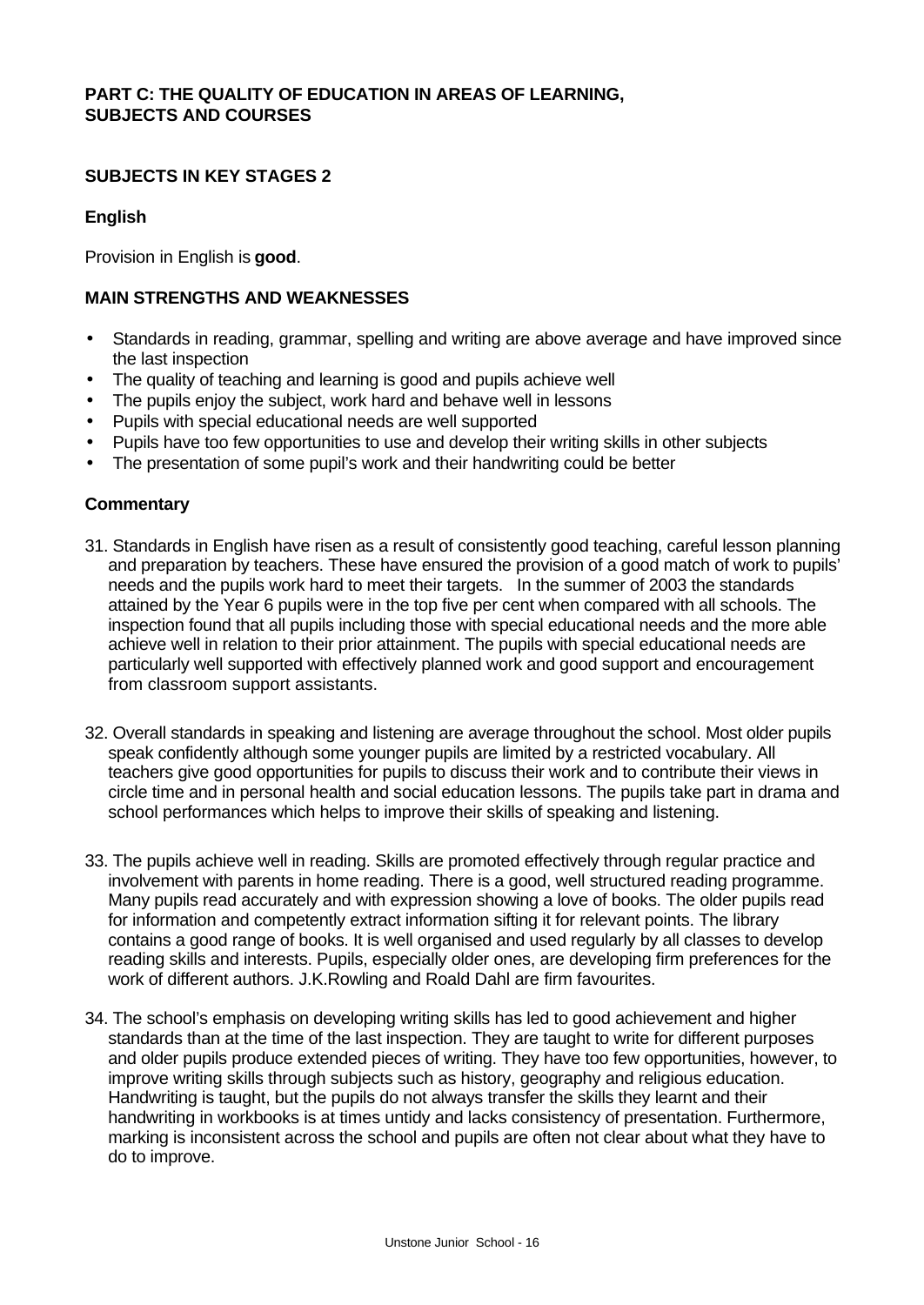- 35. The quality of teaching and learning is good overall and is strongest in Years 3 and 5/6. In these classes the teachers have a secure knowledge and understanding of the curriculum, high expectations of the pupils' capacity to learn and very good lesson plans containing clear objectives. This results in very good learning. A range of teaching methods is used so that lessons move at a fast pace and the pupils' interest is maintained. Introductions are clear and the pupils are immediately interested and engaged. In a lesson in Year 5/6 the pupils enjoyed writing witches' poems. Very good use was made of the witches' scene from Shakespeare's Macbeth and the pupils were encouraged to share and develop their ideas through the drama, engaging in role play. Consequently, they were very keen to write and produced work of a high standard. Homework is used effectively throughout the school to improve the pupils' reading, writing and spelling skills.
- 36. The subject leadership is good and the co-ordinator for English has a clear view of what needs to be improved. There is regular monitoring of teaching and learning and good use of assessment data to set targets. Regular training helps to ensure that staff are kept up to date with developments in the subject.

### **Language and literacy across the curriculum**

37. There are some links between literacy and other subjects. For example younger pupils write about Tanzania in geography and about birds in their science work. Older pupils link history to their literacy work when writing about the Egyptians and about World War Two. Staff ensure that computers are used frequently and effectively to support learning, for example in emailing letters to penfriends. There are, however, too few opportunities for pupils to write at length or in a range of styles across the curriculum.

# **MATHEMATICS**

Provision in mathematics is **good**.

### **Main strengths and weaknesses**

- Standards are above average at the end of Year 6
- The teaching is very good
- There are too few opportunities for the pupils to solve real-life problems
- Computers are used very effectively to present investigational work
- The subject is led and managed very effectively

- 38. The standards in the subject have risen since the last inspection. The teachers' consistent implementation of the Numeracy Strategy, with its emphasis on developing the pupils' mental calculation skills and their understanding of the processes of mathematics, has had a considerable impact upon standards. Results at the end of Year 6 in 2003 were in the top five per cent when compared with all schools. The scrutiny of the pupils' past and present work and lesson observations confirm that all pupils, regardless of ability, make good progress and achieve well in relation to their prior attainment.
- 39. The quality of teaching and learning is very good. All of the staff attended training in how to teach numeracy and have good subject knowledge. Expectations are high, lessons move along at a brisk pace and the pupils speak of their enjoyment of the subject. In the lessons observed during the inspection the teachers were adept at using visual aids to promote the pupils' learning. This was evident in a lesson in Year 3 where the teacher used a counting stick in a very skilful way to help the pupils to learn their multiplication tables. A strong feature of the work is the way in which the teachers assess the pupils' understanding and plan future lessons based on what the pupils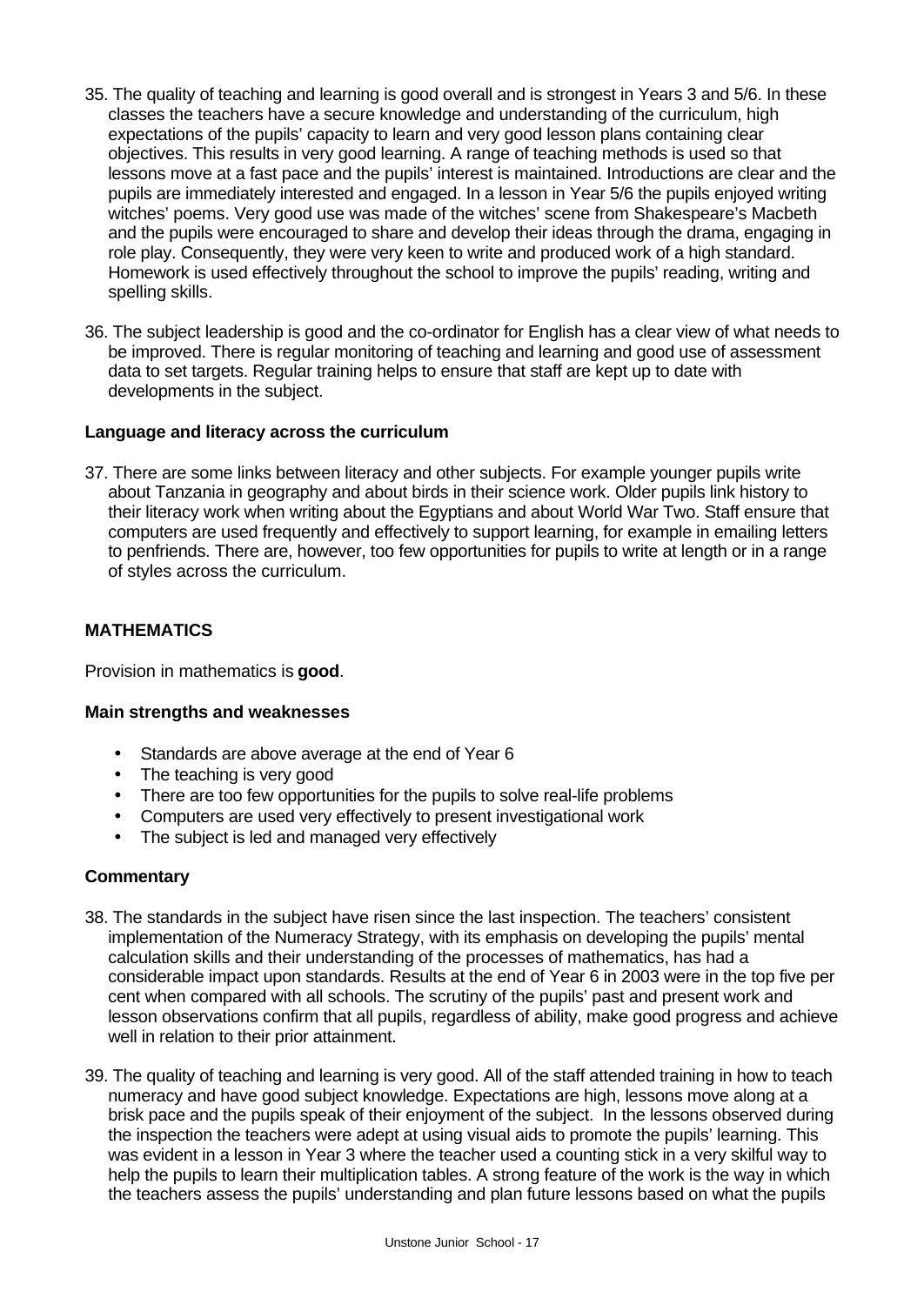need to do to improve. At the start of each lesson they share clear objectives for learning with the pupils. Teaching assistants are deployed very effectively and work particularly well with small groups of pupils in well planned activities. Computers are used regularly to consolidate or to further extend learning and there are many examples in the pupils' workbooks of data and other information being presented graphically. A weakness in the mathematics provision is that the pupils have too few opportunities to apply their knowledge and understanding to solve problems in real and imaginary situations.

40. The co-ordination of the subject is good and the teaching and learning is frequently evaluated. The subject leader has ensured that good quality computer software is available for the pupils to improve their basic numeracy skills. The pupils are skilled in loading and using the programs independently. The assessment procedures have been recently revised and there is detailed information in year group records that tracks the pupils' progress.

#### **Mathematics across the curriculum**

41. Many opportunities are provided for the pupils to apply their skills, particularly in science and information and communication technology. For example, the pupils are able to accurately measure the changing temperature in the classroom and present their results in a graph. There are fewer examples of mathematics being used in subjects such as history and geography.

### **SCIENCE**

Provision in science is **very good**.

#### **Main strengths and weaknesses**

- The standards in science are consistently above average
- The pupils plan and carry out a wide range of investigations
- The quality of teaching is very good

- 42. The scrutiny of the pupils' work and discussions with them show that they have a very good knowledge and understanding of science by the time they leave the school. They make predictions accurately, describe experiments and record their findings in a variety of ways. They cover a wide range of work in lessons and many investigations are recorded in their workbooks using charts, graphs and tables, many of which are compiled using computers. The pupils make predictions and justify them and design fair tests. This was evident in a lesson in Year 5/6 when the pupils investigated why shadows change in size. They were able to explain to each other what was happening using appropriate scientific language. Younger pupils in Years 3 and 4 are taught in a similar way and they follow a simple formula for recording the outcomes of their investigations – *what I did*, *what I saw* and *conclusion*. They evaluate the evidence well and draw valid conclusions. The achievement of all pupils is good. The pupils with special educational needs are provided with additional help from teaching assistants and pupils of lower ability are given worksheets when recording tasks that are complicated. At times the quality of the presentation of the pupils' work slips and results in untidy sections in their workbooks.
- 43. The teachers are confident and have very good subject knowledge. The planning of lessons is excellent and the level of challenge for the pupils is high. In a lesson observed in Year 5/6, the teacher organised for the pupils to move around the room to carry out different investigations on *light*. The teaching assistant helped pupils with a particularly challenging task and the teacher moved from group to group to support and question the pupils. The pupils were engrossed in all of the activities and the progress made in the lesson was good. The pupils are assessed at the start and end of each unit of work and the teachers make good use of these assessments when planning future work. The pupils enjoy the way science is taught and their visits to the *Earth*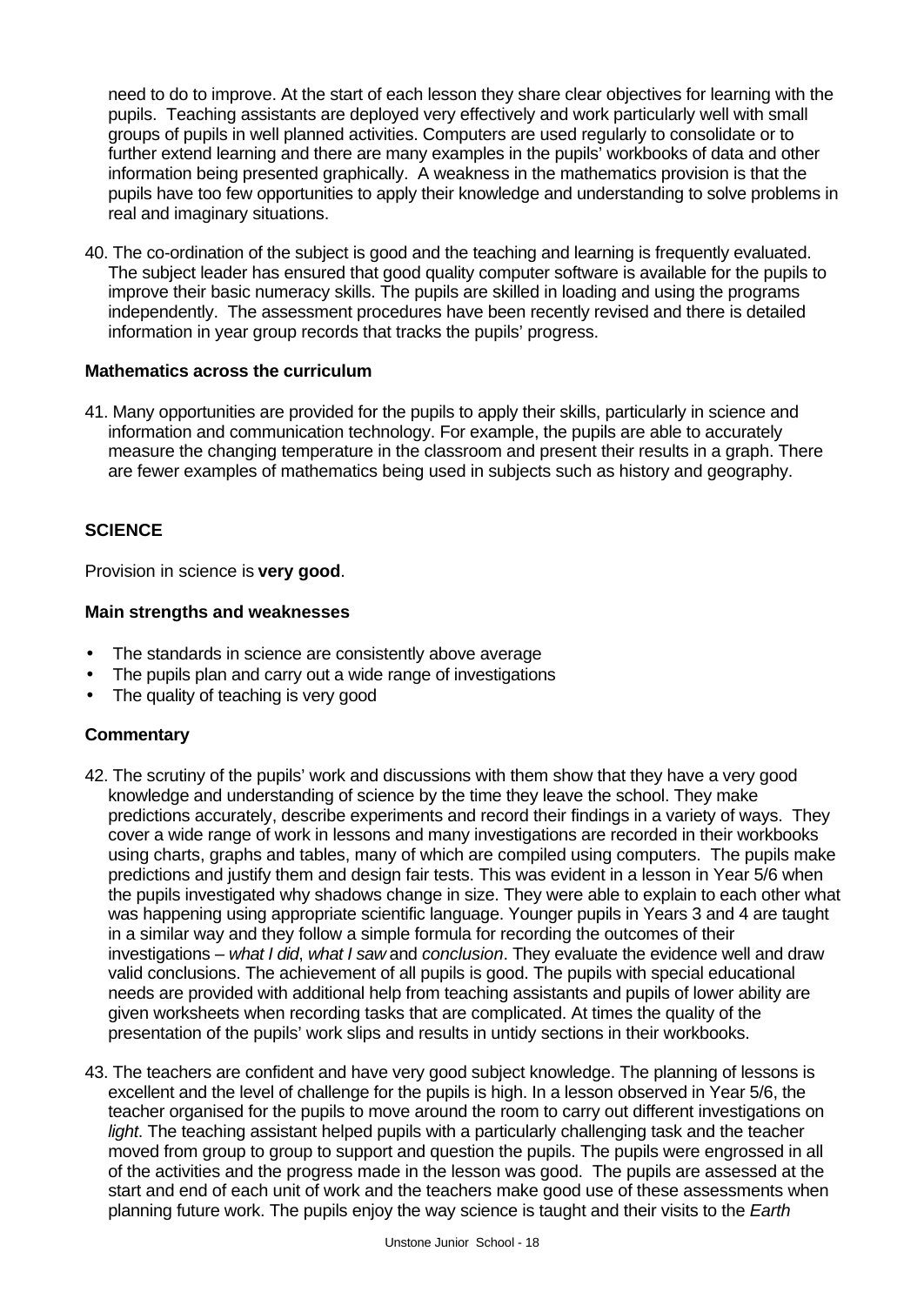*Centre* and Dronfield School where they are taught in the science laboratories. The subject leadership is very good and ensures that the pupils achieve consistently high standards.

### **INFORMATION AND COMMUNICATION TECHNOLOGY**

Provision in information and communication technology (ICT) is **very good**.

#### **Main strengths and weaknesses**

- The pupils achieve standards that are above those expected for their age
- Computers are used extensively to support work in other subjects
- All staff are confident in the use of computers and make good use of them to support the pupils' learning across the curriculum

#### **Commentary**

- 44. The provision for ICT has improved since the last inspection and a significant investment has been made in resources. The pupils make good progress as they move through the school and by the end of Year 6 they make good use of computers in most subjects. The pupils are very competent in all areas of the ICT curriculum. The pupils develop good word processing skills and know how to use ICT to add to, amend and combine different forms of information from different sources. They make use of spreadsheets to display pulse rates and a variety of graphical forms to analyse data. They evaluate websites and make good use of the Internet to gather information. They are competent in the use of digital cameras and can incorporate photographs into their work.
- 45. Staff training has been intensive and all teachers now have the confidence and knowledge to teach the subject effectively. Teaching assistants have also been trained and are well able to support pupils in their learning. The quality of teaching in the subject is very good and the pupils' progress is regularly assessed. This was evident when older pupils were given the task of checking for errors in the data recording each pupil's weight. The teacher reminded them of their previous learning and then taught them how to make alterations to the database and how to change the graphs.
- 46. The pupils are helped to record their own progress in the subject and the subject leader keeps good records of the pupils' progress and achievements. His regular attendance at the meeting of the local schools ICT steering group ensures that he is able to keep up to date with developments in the subject and improve his own expertise.

#### **Information and communication technology across the curriculum**

47. The use of ICT across the curriculum is very good. The pupils expect to use computers in every lesson and they usually do. The use of ICT to support learning is common in almost all subjects including the creative and aesthetic areas of the curriculum. In science, for example, the pupils use software to plot graphs to indicate the boiling point of various liquids and the varying thickness of dandelion stems found in long and short grass. In other subjects they use computers to calculate the costs involved in planning a party and use word-processing software to produce newspapers.

### **HUMANITIES**

### **RELIGIOUS EDUCATION**

The provision for religious education is **satisfactory**.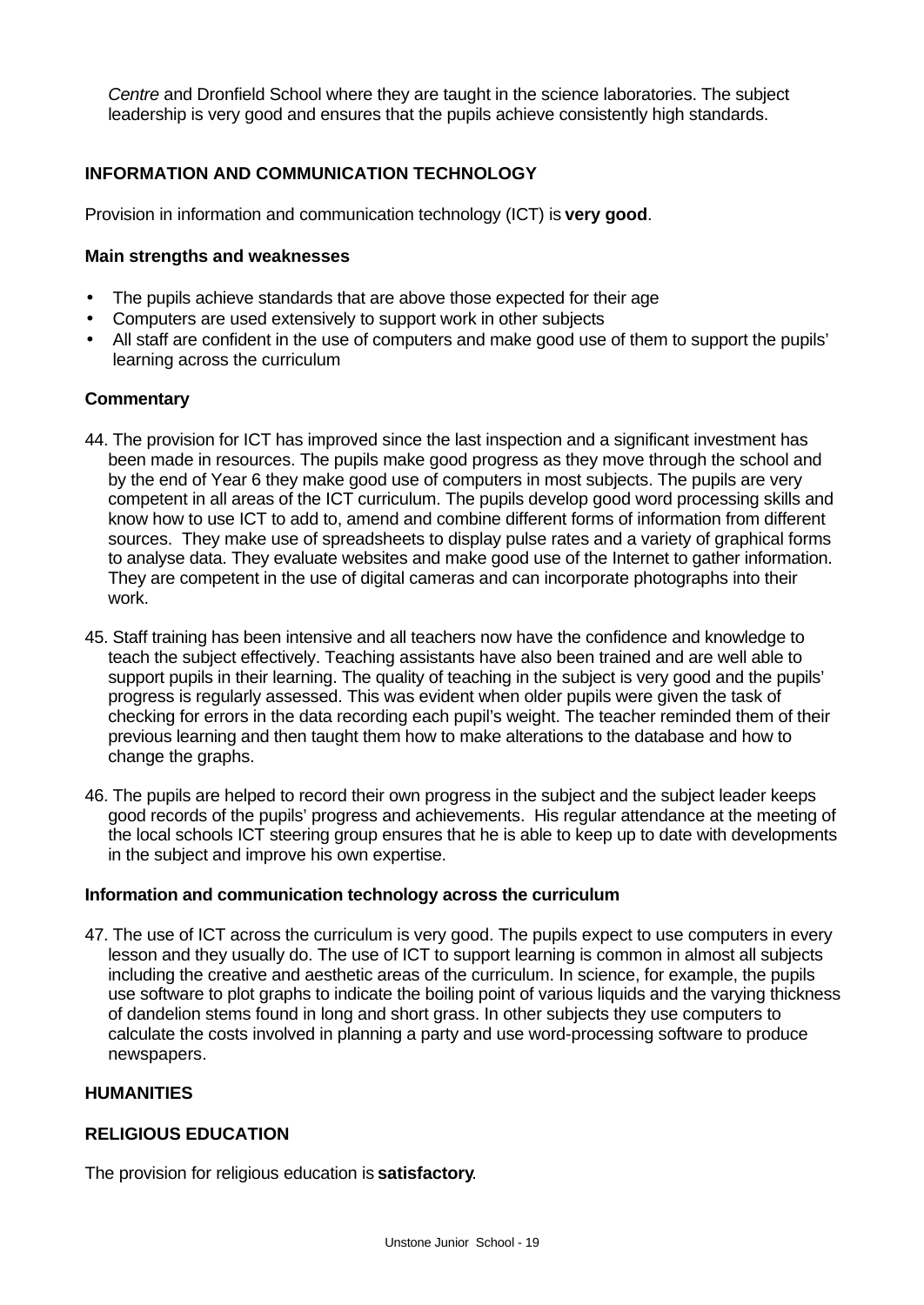### **Main strengths and weaknesses**

- Pupils are offered a broad range of religious faiths to study
- Teachers provide a variety of suitably interesting work
- There are no assessment procedures or systems in place to monitor standards
- There are too few opportunities for pupils to be involved in extended and sustained writing
- Some of the pupil's work is poorly presented

# **COMMENTARY**

- 48. Standards have been maintained since the time of the last inspection. From the two lessons observed and the analysis of the pupils' past work, it is clear that standards are in line with expectations. Pupils of all abilities begin to understand some of the similarities and differences between world religions such as Judaism and Sikhism. However, there are limited opportunities for pupils to write at length. By the time they leave the school pupils have a sound knowledge and understanding of stories from the Bible. They also know about places of worship and the main Christian festivals. They do not, however, have opportunities to study religion beyond the factual and to express a deeper inner response.
- 49. In the lessons seen one of the lessons was satisfactory and the other was good. In the good lesson the planning was linked to the pupils' own experiences and previous learning. The teacher's skilled questioning and good use of group discussion enabled all the pupils to understand and gain knowledge of the features of the local church. The use of an interesting computer program on Christian churches further enhanced the lesson.
- 50. A revised scheme of work is planned based on the new locally agreed syllabus. The co-ordinator ensures that an appropriate range of work is covered. However, she has had no opportunities to monitor teaching and learning or standards across the school. There are now more artefacts in the school than at the time of the last inspection. These extra resources are beginning to have a positive impact on teaching and learning.
- 51. Work was sampled in history and geography and no lessons were seen. It is not possible to form an overall judgement about provision in these subjects. The indications from the pupils' work is that standards are broadly average and similar to those found at the last inspection. Discussions with the pupils in Year 4 and 6 about their work indicate that they have a satisfactory knowledge of the Victorians and Greeks and of the chronology of major historical events. The pupils' written work in history is not always presented well and there are few opportunities for them to write at length.

# **CREATIVE, AESTHETIC, PRACTICAL AND PHYSICAL SUBJECTS**

# **ART AND DESIGN AND DESIGN AND TECHNOLOGY**

- 52. No lessons were seen in art and design and technology and only one in physical education. It is not therefore possible to make a clear judgement about provision in these subjects. The inspectors discussed the subjects with co-ordinators, analysed the pupils' work and had talks with the pupils about what they had learned in art and design technology.
- 53. The scrutiny of the pupils' past and present work in art shows good opportunities for printing and observational sketching. Year 4 pupils produce mosaic patterned fish and take great care with their observational drawing of lampshades. There is, however, only limited evidence of work reflecting tone and texture and the use of rich colours. There are good examples of world art, including work reflecting South American and Australian traditions. The opportunity to study European artists is more limited.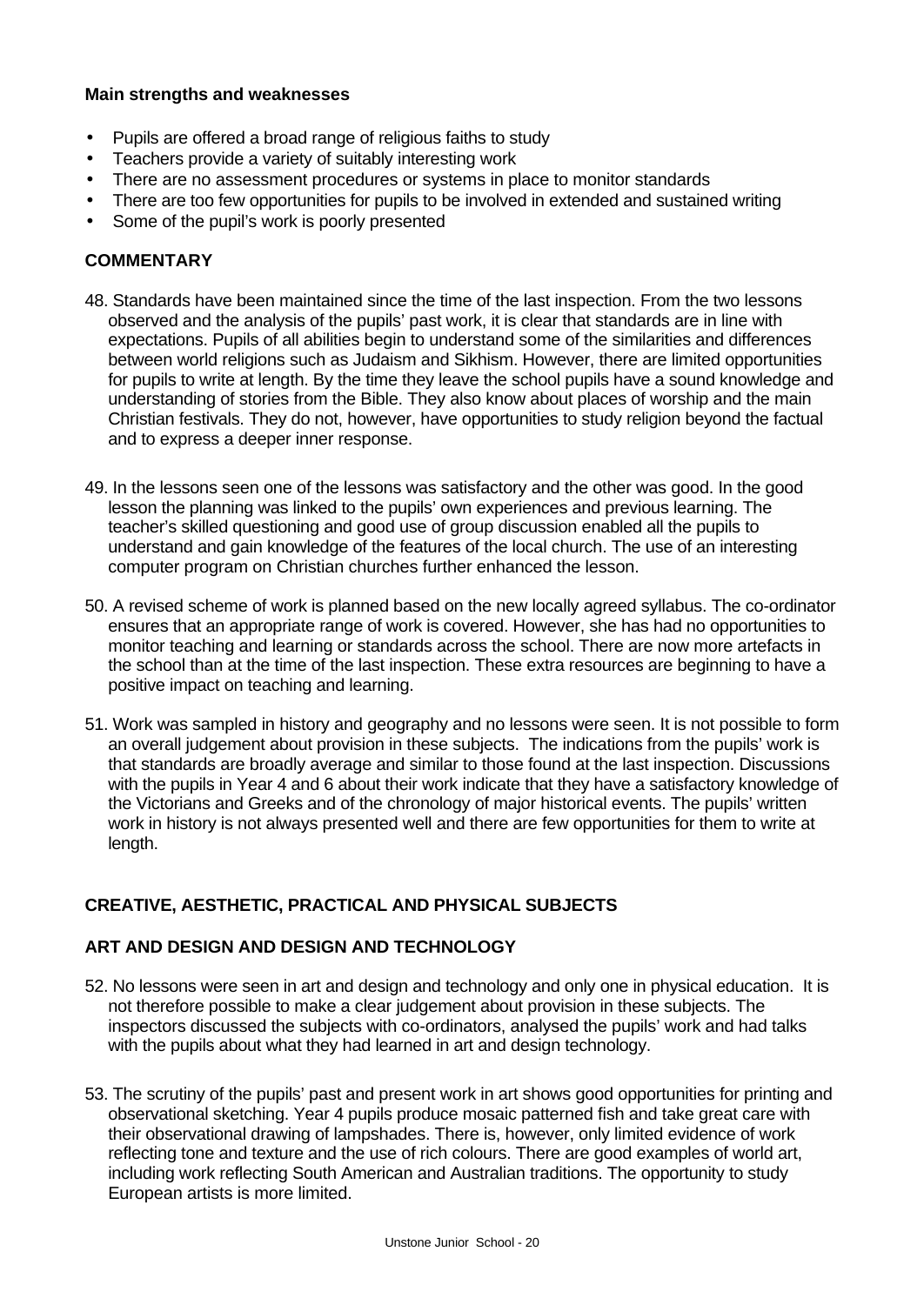- 54. In design and technology the evidence shows that pupils are gaining experience of a range of materials and techniques and developing most of the expected skills through designing and making a variety of products. Younger pupils design slippers and Greek chariots linking their work to history. Older pupils design shelters and make different types of hats. Further curriculum links are made with Year 5/6 pupils making musical instruments. However it is clear that pupils do not always evaluate their work or that of their classmates. Often work is poorly presented and lacks care. Most pupils have opportunities to design and assemble products but there is little evidence of work in food technology or with malleable materials.
- 55. Resources for design and technology and art are sufficient and adequate for current use. The use of ICT to support learning is developing well. Teacher assessment arrangements are informal and there is no monitoring and evaluation of standards in either subject.
- 56. The scrutiny of teachers' planning and conversations with the pupils and the subject leader indicates that **physical education** has a secure place in the curriculum. The pupils are provided with a broad and balanced physical education curriculum that includes dance, gymnastics, games and athletics. The Year 5/6 pupils also have swimming lessons on a weekly basis during the Autumn term and the Year 3 / 4 pupils in the Spring term. All groups of pupils, including those with special educational needs, are given equal opportunities to take part in all aspects of the physical education curriculum. During the inspection a satisfactory dance lesson was observed. The pupils improved their knowledge of the patterns and steps in a number of traditional country dances that were taught effectively by the teacher. The pupils enjoyed the lesson which kept them very active throughout.

# **MUSIC**

The provision for music is **satisfactory** overall.

### **STRENGTHS AND WEAKNESSES**

- The pupils sing very well in lessons and in assembly
- The music co-ordinator has good subject knowledge
- The standards in the subject are not monitored
- There is inadequate regular assessment of the pupil's progress

# **COMMENTARY**

- 57. Standards in music are satisfactory. A similar judgement was made at the last inspection. During the inspection two lessons were observed and the quality of teaching was satisfactory in one and very good in the other. In the very good lesson, which involved the whole school singing together, the teacher had planned the lesson well and used his good subject knowledge effectively. The pupils sang well in two parts and gained good knowledge of the musical terms of pitch and tempo. The less successful lesson was too long and some pupil's progress was affected by their loss of concentration.
- 58. The school provides appropriate opportunities for some pupils to play instruments with tuition from external staff. The pupils clearly enjoy these opportunities to play brass and woodwind instruments and they achieve well. Opportunities for more of the pupils to play tuned instruments and learn musical notation is limited.
- 59. The newly appointed subject leader is enthusiastic and committed to extending the range of opportunities for pupils. Currently there are no systems for assessing pupil's attainment and development of skills, knowledge and understanding and this makes tracking pupil's progress difficult.

# **PERSONAL, SOCIAL AND HEALTH EDUCATION AND CITIZENSHIP**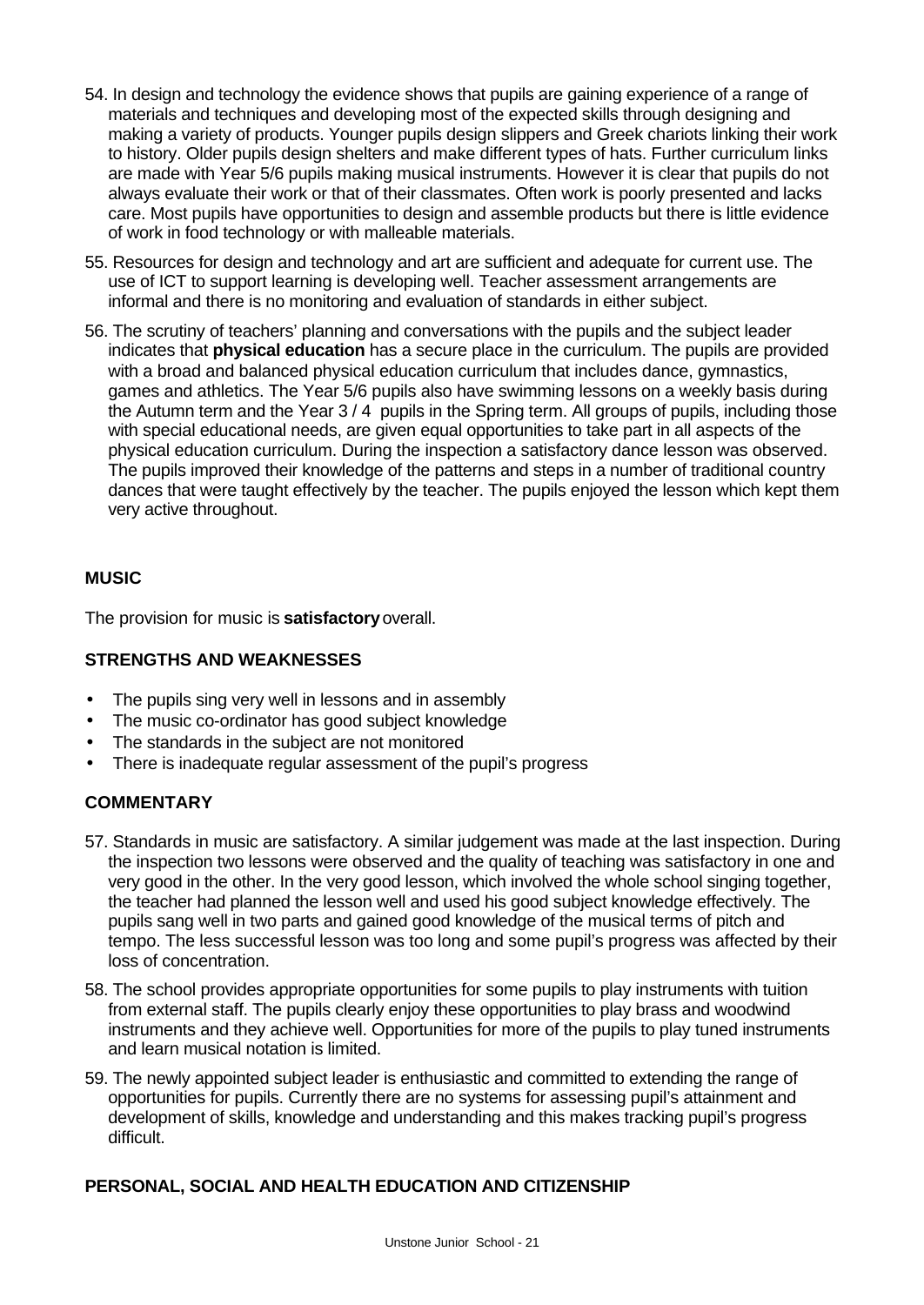The provision for the pupils' personal, social and health education is **good.**

### **Main strengths and weaknesses**

- A good scheme of work is implemented very effectively
- 'Circle times' (\*) are used very well to discuss relationships and responsibilities an other issues
- Pupils develop very good levels of confidence and become socially mature
- Pupils are involved very well in decision making

### **Commentary**

- 60. The school has recently adopted a new scheme of work to support the teaching and learning in this aspect of its curriculum. Based on a two year cycle, it is comprehensive and addresses all the requirements of the National Curriculum. The teachers plan interesting lessons from the scheme of work that enable the pupils to confidently put forward their points of view about a whole range of issues. This was evident in a lesson in which the pupils designed a public park for the village. The teacher facilitated some good discussion about respecting property and the impact of vandalism. The pupils then shared their designs with the rest of the class. Some pupils were able to use their graphic design skills to produce computer generated images of their ideas.
- 61. In *circle times* the pupils have opportunities to explore and discuss their feelings and develop a strong awareness of how their actions affect others. Teachers provide good opportunities for reflection during these sessions.
- 62. The pupils are encouraged to become mature and self-confident as they move through the school. They know that adults will listen to them and that their views are valued. Most pupils have a good awareness of how their behaviour affects others. There were many examples of pupils helping others during the inspection both in lessons and during breaks. Adults in school encourage pupils to resolve disagreements by looking at alternatives, making decisions and explaining choices. The good relationships between staff and pupils inspire confidence and selfassurance. Sex education is taught appropriately within the programme of work. Residential and other visits build in pupils an awareness of life outside school and how different rules apply when they live as well as work together. The pupils gain a good understanding of citizenship and the democratic process through the work of the school council.

*\* when pupils sit in a circle and discuss various issues*